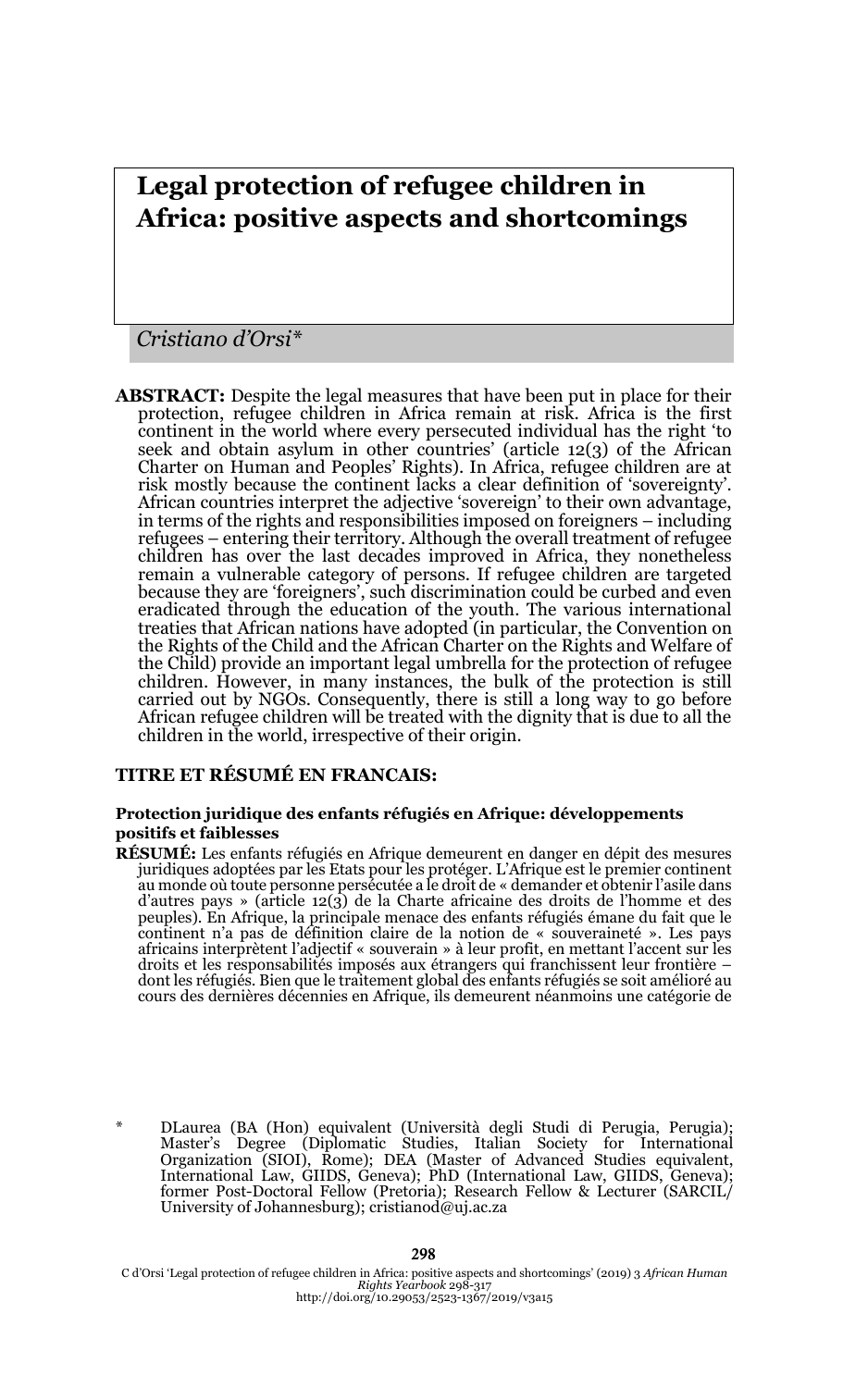personnes vulnérables. Si les enfants réfugiés sont ciblés parce qu'ils sont des « étrangers », cette discrimination future pourrait être enrayée voire éliminée grâce à l'éducation des jeunes. Les différents traités internationaux que les pays africains ont adoptés (en particulier la Convention relative aux droits de l'enfant et la Charte africaine des droits et du bien-être de l'enfant) constituent un important cadre juridique pour la protection des enfants réfugiés. Cependant, dans de nombreux cas, l'essentiel de la protection est toujours assuré par les ONG. Par conséquent, un chemin important reste encore à parcourir pour que les enfants réfugiés africains soient traités avec la dignité qui est due à tout enfant, quelle que soit son origine.

**KEY WORDS:** Refugee children, best interests, African Charter on the Rights and Welfare of the Child, sovereignty, national security

#### **CONTENT:**

| $\mathbf{1}$   |                                                                          |  |
|----------------|--------------------------------------------------------------------------|--|
| $\mathbf{2}$   | 'Best interests' – the principle at the core of (refugee) children's     |  |
|                |                                                                          |  |
| 3              | Other core principles of the wellbeing of refugee children in Africa:    |  |
|                |                                                                          |  |
| $\overline{4}$ | Efforts to implement norms protecting refugee children in Africa despite |  |
|                |                                                                          |  |
| 5              |                                                                          |  |
| 6              | Conclusion: final assessment and recommendations on how to improve       |  |
|                |                                                                          |  |

### **1 INTRODUCTION**

This article investigates the positive aspects and the shortcomings of the protection of refugee children in Africa. The shortcomings are often due to the element of 'sovereignty', whereby African countries decide who may enter their territory and under what conditions, given that the right of free movement of people does not imply the right of entry or stay.<sup>1</sup> The article starts by analysing the concept of the 'best interests' of children and its interpretation and application in Africa. Thereafter, the discussion focuses on other relevant principles that should be guaranteed for the protection of refugee children in Africa. This is followed by a detailed examination of the possible shortcomings of that protection, and particularly, if and why the international and regional legal instruments for the protection of children's rights are still not adequately implemented on the continent. Finally, the concept of sovereignty is scrutinised as well as ways in which this concept is used to limit the protection of refugee children in Africa. The study concludes with observations on the current situation and recommendations to address the key stumbling blocks in the protection of refugee children on the African continent.

1 AU 'The Migration Policy Framework for Africa' EX.CL/276 (IX) (25-29 June 2006) 18.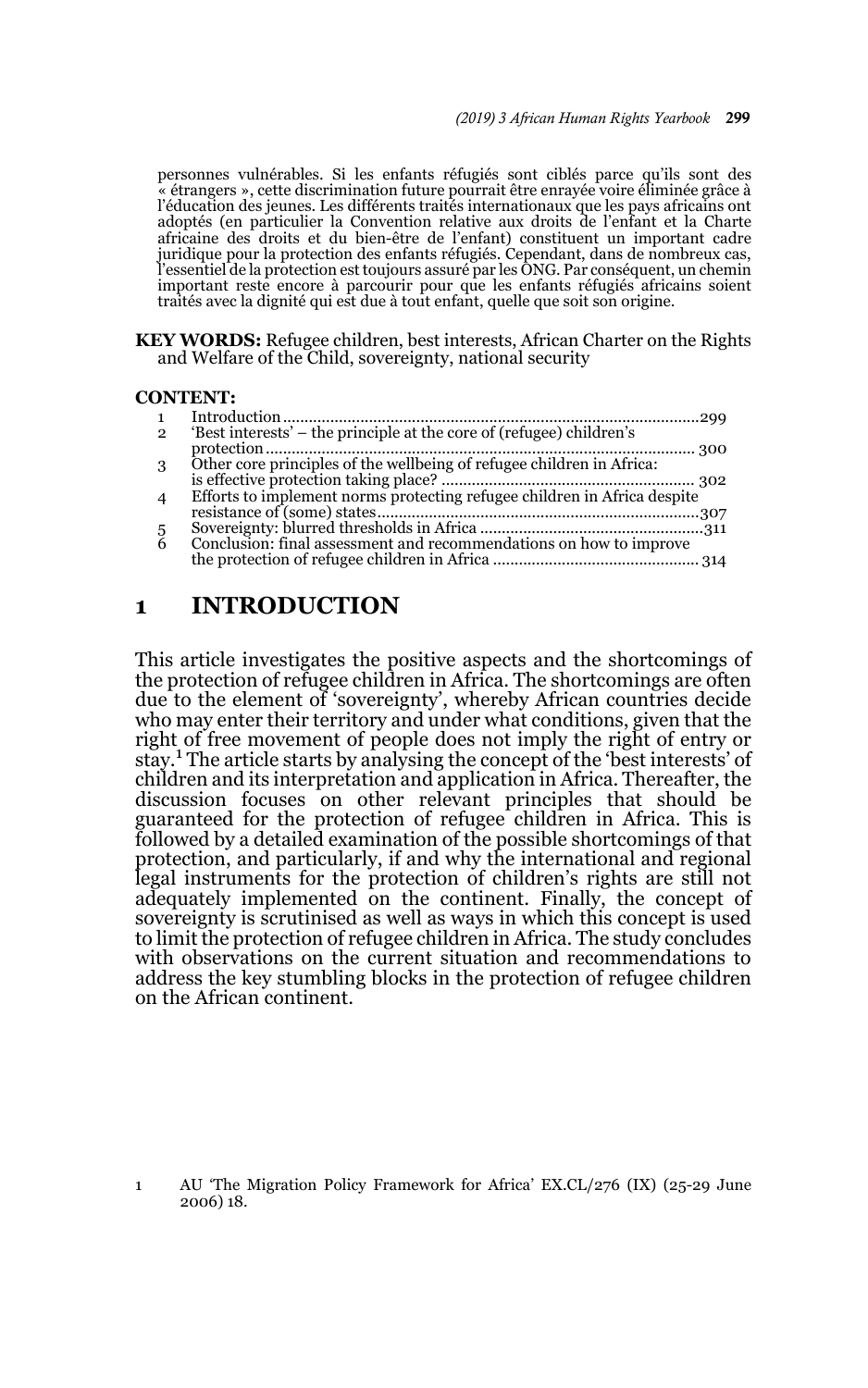## **2 'BEST INTERESTS': THE PRINCIPLE AT THE CORE OF (REFUGEE) CHILDREN'S PROTECTION**

All solutions to improve the conditions of African refugee children should be viewed from the core principle of the 'best interests' of the child. This principle is derived from article 3 of the 1989 UN Convention on the Rights of the Child (CRC) and taken up by article 4 of the 1990 African Charter on the Rights and Welfare of the Child (African Children's Charter).2

Article 3(1) of the CRC stipulates:

1) In all actions concerning children, whether undertaken by public or private social welfare institutions, courts of law, administrative authorities or legislative bodies, the best interests of the child shall be a primary consideration.

Article 4(1) of the African Children's Charter more briefly contends that '[i]n all actions concerning the child undertaken by any person or authority the best interests of the child shall be the primary consideration.' Kaime considers this last expression ill-defined as it fails to clearly describe the range of factors that must be taken into consideration when determining what specifically constitutes the best interests of a child  $-$  both in general and for refugee children in particular.3 Moreover, as JM Pobjoy affirms:4

Although the role of the 'best interests' principle is well established as a matter of international obligation, there has, at a domestic level, traditionally been a general lack of enthusiasm with the idea that the 'best interests' principle may provide an independent basis for international protection.

The 'best interests' principle must apply in all actions regarding refugee children, irrespective of whether public or private entities are<br>undertaking those actions.<sup>5</sup> This principle is well-suited to finding a durable solution for refugee children. A durable solution should normalise the child's situation by ensuring their mental and physical health, intellectual development and adequate material security.

- 2 UNGA, Convention on the Rights of the Child (20 November 1989) UNTS, vol 1577, 3; OAU, African Charter on the Rights and Welfare of the Child (11 July 1990) CAB/LEG/24.9/49.
- 3 T Kaime *The African Charter on the Rights and Welfare of the Child: a sociolegal perspective* (2009) 110. However, at 111, the author contends: 'Yet, the seemingly expansive formulation of the principle in the Charter is also its most important characteristic. It allows a contextual application of the principle on a case-by-case basis, allowing for a result that is specific to each child.' In this regard, according to UNHCR: 'The principle of the best interests of the child requires that the harm be assessed from the child's perspective. This may include an analysis as to how the child's rights or interests are, or will be, affected by the harm. Ill-treatment which may not rise to the level of persecution in the case of an adult may do so in the case of a child.' See: UNHCR, *Guidelines on international protection no 8: Child asylum claims under articles 1(A) (2) and 1 (F) of the 1951 Convention and 1967 Protocol relating to the Status of Refugees* (22 December 2009) HCR/GIP/09/08, para 10.
- 4 JM Pobjoy *The child in international refugee law* (2017) 201.
- 5 Kaime (n 3) 113.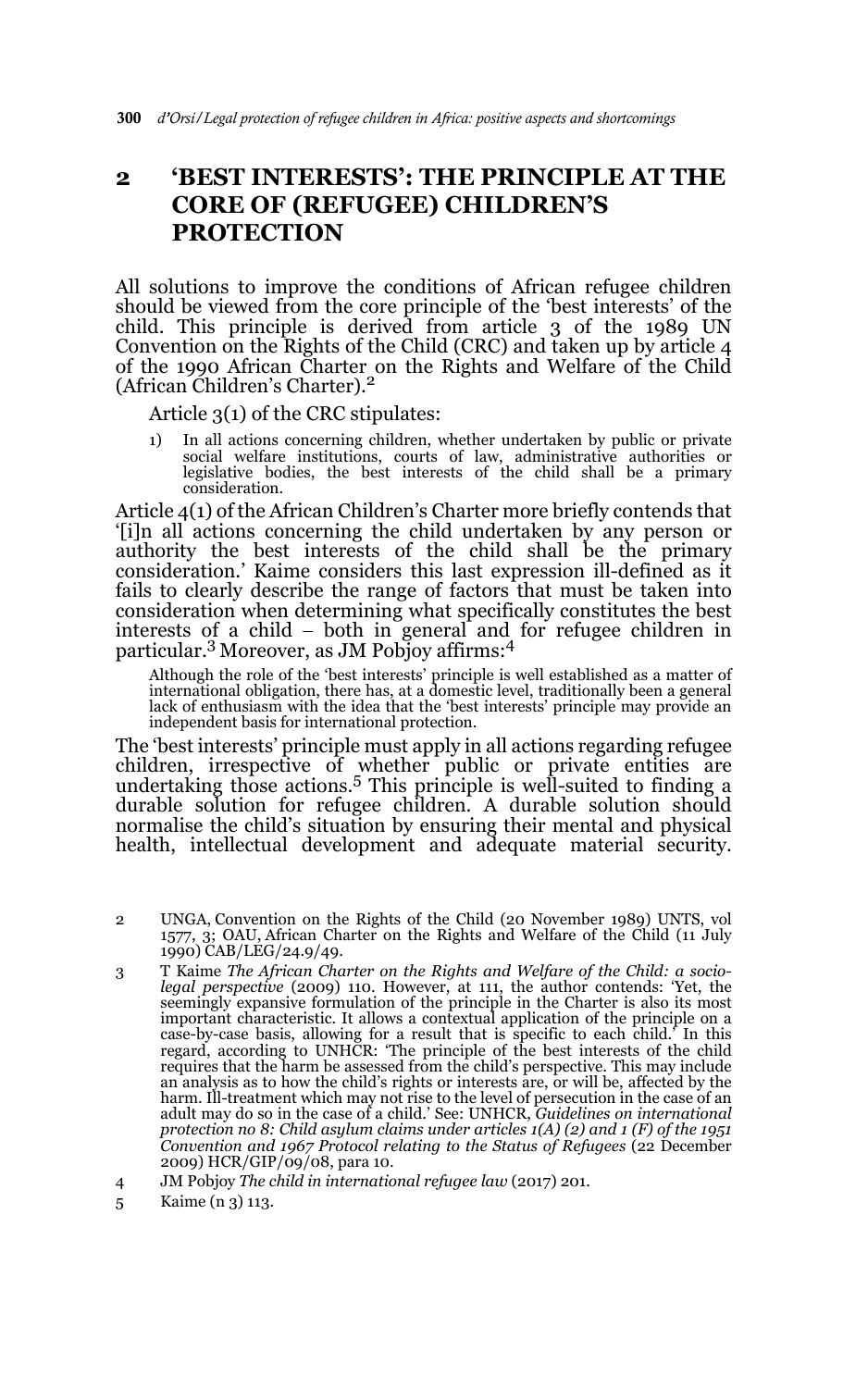Arriving at such a solution would require the participation of the children involved.<sup>6</sup> The validity of this notion is manifest in, for example, the protracted refugee settlement of Kyaka II, South West Uganda, where refugee children have clearly demonstrated their capacity to speak about their needs and protection with adults in different environments such as schools and churches.<sup>7</sup>

Through the 'best interests' approach, the African Children's Charter has adopted uniform standards for the treatment of refugee children, indicating that parties to the African Children's Charter must<br>comply with these standards.<sup>8</sup> In Africa, however, the concrete interpretation given to the notion of 'best interests', particularly in the case of refugee children, has at times been interpreted in an ambiguous way, on the basis of what I define as the 'best interests of the sovereignty of the host country'. For example, if the reunification of children with their family is generally regarded as being in their best interests,<sup>9</sup> in the case of refugee children, reunification with their biological family should not always be dogmatically pursued as the best solution for them. Individual situations should be carefully assessed and reunification should not be advised when the parents or relatives have been responsible for the children's flight. For instance, this can be seen where children flee from cultural practices such as genital mutilation or forced marriage,<sup>10</sup> as was the case in Rwanda during the 1994 genocide. The child's background is therefore fundamental in deciding upon the right solution for them.<sup>11</sup>

Amnesty International (AI) has pointed out that reunification is not only represented by the return of the unaccompanied minor refugee to their country of origin. For it to be in the best interests of the child, it should also involve the organisation of such reunification. A prime example is what happened in Somalia when, in December 2006, the Kenyan authorities forcibly repatriated a number of children back to Somalia where civil strife was still raging, despite hundreds of these children already having acquired refugee status. This repatriation was ostensibly to reunify the children with their families, however, in effect, it served to alleviate the burden on Kenyan authorities. In this particular case, it was certainly not in the best interests of the Somali children to be reunified with their families in their country of origin.<sup>12</sup>

- 6 T Kaime 'From lofty jargon to durable solutions: unaccompanied refugee children and the African Charter on the Rights and Welfare of the Child' (2004) 16 *International Journal of Refugee Law* 340.
- 7 A Skeels 'Refugee children's participation in protection: a case study from Uganda' in UNHCR, *New Issues in Refugee Research,* research paper No 241 (2012) especially at 10-14.
- 8 T Kaime 'The protection of refugee children under the African human rights system: finding durable solutions in international law' in J Sloth-Nielsen (ed) *Children's rights in Africa: a legal perspective* (2008) 186.
- 9 UNHCR *Guidelines on Determining the Best Interests of the Child* (May 2008) 31.
- 10 Kaime (n 6) 343-344.
- 11 Kaime (n 8) 160.

<sup>12</sup> AI *Kenya Denied refuge: the effect of the closure of the Kenya/Somalia border on thousands of Somali asylum-seekers and refugees* (2 May 2007) 3-4.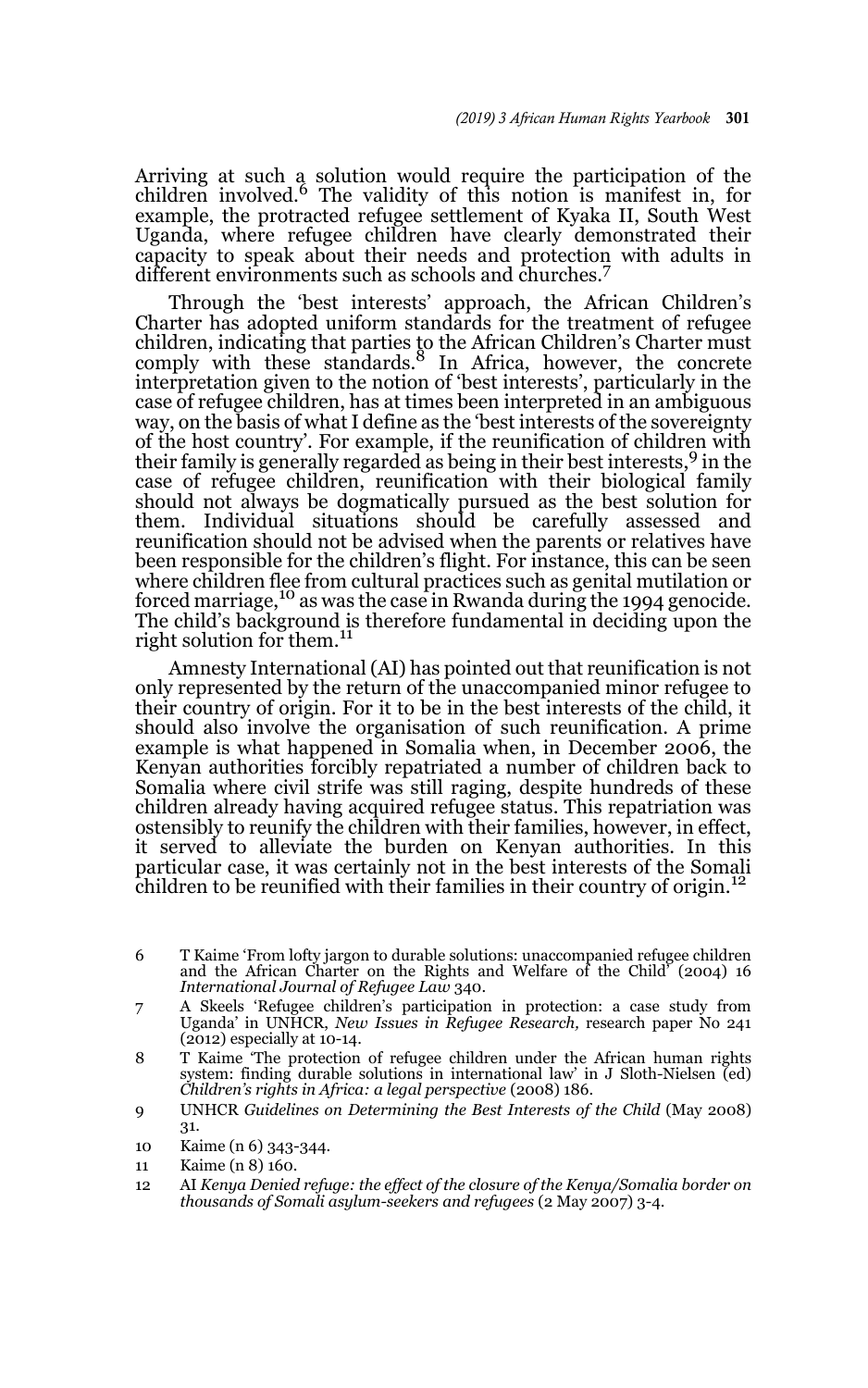In a 2014 request for advisory opinion, the African Court on Human and Peoples' Rights (African Court) emphasises the nature of the best interests of the child, which should take priority over technical points that could obstruct justice for children.13 This opinion highlights that the principle of 'best interests' should first and foremost be considered when determining 'any person's or authority's actions towards or on behalf of children' (article 4(1) of the African Children's Charter).

## **3 OTHER CORE PRINCIPLES OF THE WELLBEING OF REFUGEE CHILDREN IN AFRICA: IS EFFECTIVE PROTECTION TAKING PLACE?**

Certain general principles underline the obligation of African states to protect the rights of all children, and are of relevance to children in the context of refugee protection. Apart from the 'best interests', another key principle is that of 'non-discrimination' (as set out in article 3 of the African Children's Charter) and that of right to life, survival and development of the child (article 5 of the African Children's Charter).<sup>14</sup>

In the communication entitled *The Centre for Human Rights (University of Pretoria) and La Rencontre Africaine pour la Defense des Droits de l'Homme (Senegal) v Senegal,* the African Committee of Experts on the Rights and Welfare of Children in Africa (African Children's Rights Committee)<sup>15</sup> stresses the significance of these principles in reinforcing the other rights guaranteed under the African

- 13 ACHPR *Request for Advisory Opinion by the African Committee of Experts on the Rights and Welfare of the Child (ACERWC) on the Standing of the African Committee of Experts on the Rights and Welfare of the Child on Human and Peoples' Rights* (Request No 002/2013, 5 December 2014). In detail, para 95 of the advisory opinion affirms: 'The Court is persuaded that the arguments that the best interests of the child should be of paramount and well founded. It is also<br>persuaded [...] that the best interests of the child should in some instances, trump technical requirements that could hinder accessibility to courts of justice for children.'
- 14 In full, article 3 stipulates: 'Every child shall be entitled to the enjoyment of the rights and freedoms recognized and guaranteed in this language, religion, political or other opinion, national and social origin, fortune, birth or other status.' Article 5 stipulates: '(1) Every child has an inherent right to life. This right shall be protected by law. (2) State Parties to the present Charter shall ensure, to the maximum extent possible, the survival, protection and development of the child. (3) Death sentence shall not be pronounced for crimes committed by children.'
- 15 The African Children's Rights Committee is established by article 32 of the African Children's Charter ('The Committee shall be established within the Organization of African Unity to promote and protect the rights and welfare of the child'). As A Lloyd affirms: 'The African Committee is mandated to collect and document information, to commission interdisciplinary assessments of situations on African problems in the children's rights sphere, to organise meetings, to encourage national and local institutions concerned with the rights and welfare of the child, and to give its views and make recommendations to governments where necessary.' (A Lloyd 'Evolution of the African Charter on the Rights and Welfare of the Child and the African Committee of Experts: raising the gauntlet' (2002) 10 *The International Journal of Children Rights* 186).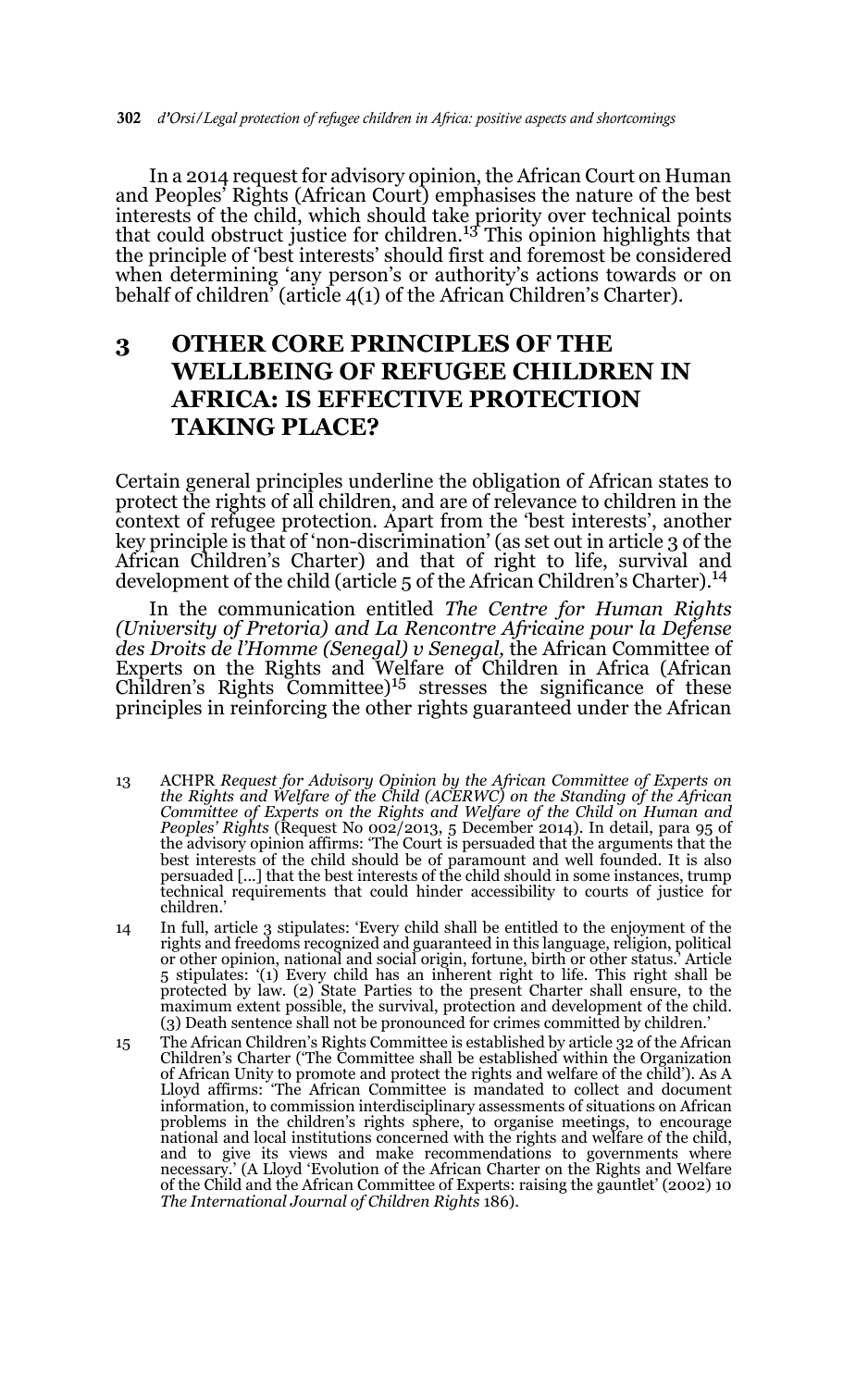Children's Charter.16 Ensuring non-discriminatory access of refugee children to economic, social and cultural rights and promoting the concept of leisure and play, which encourage the fullest possible development of a child's personality, will allow for such development (article 12 of the African Children's Charter).<sup>17</sup>

Equally important is protecting children in the context of forced migration from exploitation, detention and separation from their families, which clearly contradicts their best interests (arts 15(1), 17, 19, 25, 27 of the African Children's Charter). This concept was reinforced by the African Union (AU) in 2018, when it demanded an end to the detention of children due to their migration status, asking for relevant authorities to establish alternatives to detention which would be in the best interests of the child.18 In this regard, in the case *Modise v Botswana,* the African Commission on Human and Peoples' Rights (African Commission) affirms:<sup>19</sup>

The complainant was deported to South Africa and was forced to live for eight years in the 'homeland' of Bophuthatswana, and then for another seven years in 'No-Man's Land', a border strip between the former South African Homeland of Bophuthatswana and Botswana. Not only did this expose him to personal suffering, it deprived him of his family, and it deprived his family of his support. Such inhuman and degrading treatment offends the dignity of a human being.

In addition, holding a child without permitting them to have any contact with their family, and refusing to inform the family whether and where the child is being held is considered by the African Commission as inhuman treatment of both the prisoner and their family.<sup>20</sup>

It is blatantly obvious that the development of refugee children in countries of transit and destination can be severely affected by constraints on their rights or the rights of their parents. Public international law prohibits *refoulement.* This term refers to the repatriation of anyone to a country where they would be at risk of torture, cruel, inhuman or degrading treatment or the repatriation of a refugee to any country where, in any manner whatsoever, their life or freedoms would be threatened (in this regard see, for example, article

- 16 African Children's Rights Committee *Decision on the Communication submitted by the Centre for Human Rights (University of Pretoria) and La Rencontre Africaine pour la Defense des Droits de l'Homme (Senegal) against the Government of Senegal* Communication No 001/2012 (15 April 2014) paras 40- 45.
- 17 Article 12 stipulates: 'State Parties shall recognize the right of the child to rest and leisure, to engage in play and recreational activities appropriate to the age of the child and to participate freely in cultural life and the arts. 2) State Parties shall respect and promote the right of the child to fully participate in cultural and artistic life and shall encourage the provision of appropriate and equal opportunities for cultural, artistic, recreational and leisure activity.'
- 18 AU *Migration Policy Framework for Africa and Plan of Action 2018-2030* (May 2018) 72.
- 19 African Commission *Modise v Botswana,* Communication 97/93, 10th ACHPR AAR Annex X (1996–1997) para 32.
- 20 African Commission *Amnesty International et al v Sudan*, Communication Nos 48/90, 50/91, 52/91, 89/93 13th Activity (Report 1999–2000) para 54. In this Communication Nos 222/98 and 229/99, 16th Activity Report (2002-2003) para 44.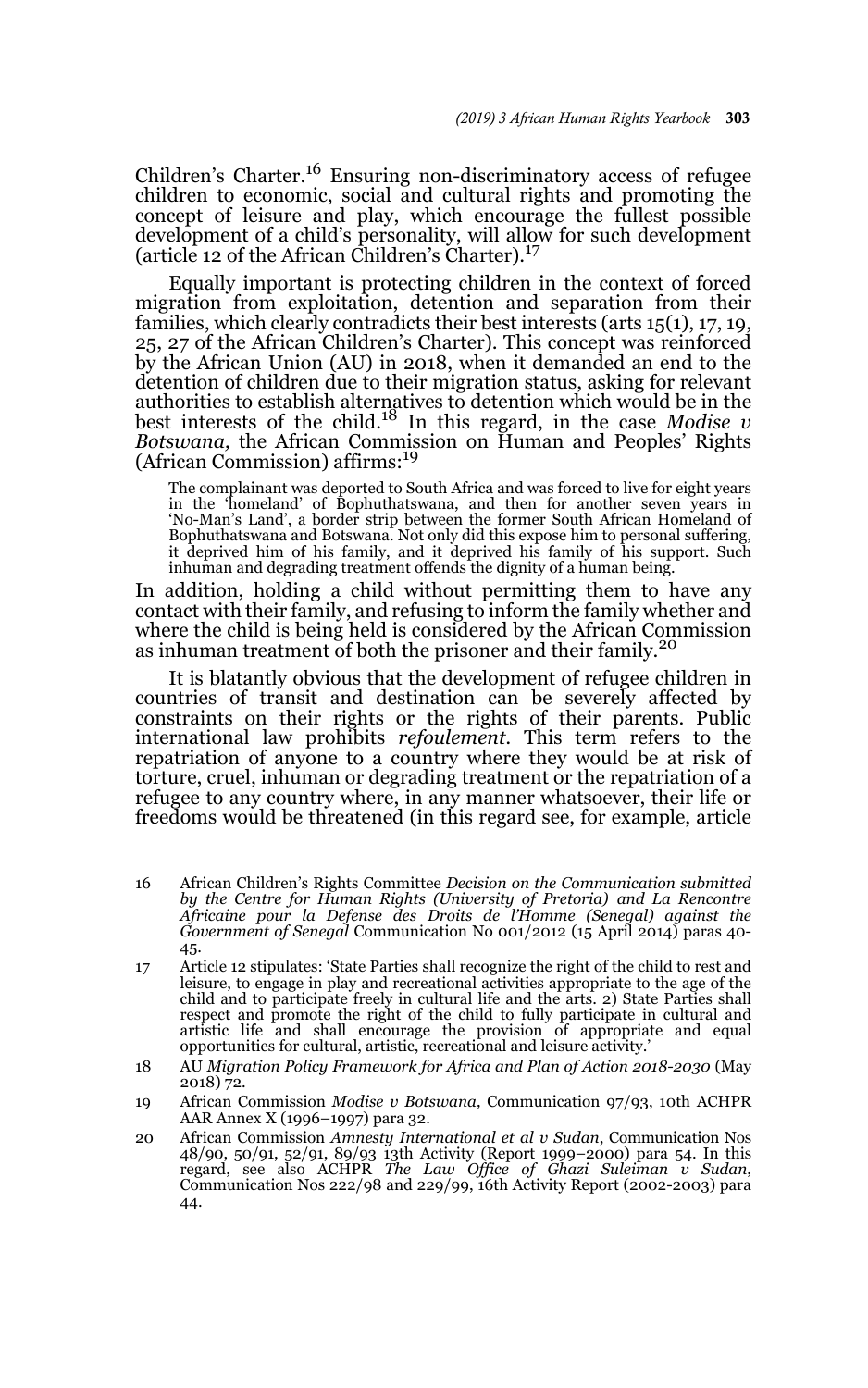33 of the UN Refugee Convention,<sup>21</sup> article 2(3) of the OAU Refugees Convention<sup>22</sup> or article 3 of the United Nations (UN) Convention Against Torture).<sup>23</sup>

Prohibition of *'refoulement'* would also include access to asylum procedures and procedures to establish whether children have been subjected to trafficking and/or other serious human rights violations.<sup>24</sup> Child trafficking presents particular challenges in Africa, and special requirements should be made to ensure the protection of, and assistance to child victims of trafficking, many of who according to the United Nations Children's Fund (UNICEF) are refugees.<sup>25</sup>

The 2006 Ouagadougou Action Plan to Combat Trafficking in Human Beings, Especially Women and Children, provides AU member states with comprehensive guidance in addressing human trafficking and developing comprehensive counter-trafficking strategies that are based on the '4Ps' – prevention, protection, prosecution and<br>partnership.<sup>26</sup> Furthermore, the AU Commission Initiative against Trafficking (AU.COMMIT) raises awareness of the Ouagadougou Action Plan and drives its implementation.<sup>27</sup> The AU Horn of Africa Initiative, launched in 2014, builds on these efforts and promotes dialogue and concrete initiatives that address human trafficking and smuggling within and from the Horn of Africa region.<sup>28</sup> In addition, Agenda 2063's First 10 Year Implementation Plan calls for the empowerment of youth and children, ending child labour exploitation, marriages, trafficking and soldiering by  $2023<sup>29</sup>$ 

As briefly mentioned above, international law also provides that the detention of children, including refugee children, should generally be avoided. Where strictly necessary, children should only be detained as a last resort. The detention must always be justified by law and should

- 21 UNGA Convention relating to the Status of Refugees (28 July 1951) UNTS, vol 189, No 2545, 150. In detail, article 33(1) stipulates: 'No Contracting State shall expel or return *('refouler')* a refugee in any manner whatsoever to the frontiers of territories where his life or freedom would be threatened on account of his race, religion, nationality, membership of a particular social group or political opinion.'
- 22 OAU Convention governing the specific aspects of refugee problems in Africa (10 September 1969) UNTS, vol 1001, No 14691, 45.
- 23 UNGA Convention against Torture and other Cruel, Inhuman or Degrading Treatment or Punishment (10 December 1984) UNTS, vol 1465, No 24841, 85.
- 24 Article 29 of the African Children's Charter stipulates: 'State Parties to the present Charter shall take appropriate measures to prevent: a) the abduction, sale of, or traffic in children for any purpose or in any form, by any person including parents or legal guardians of the child; b) the use of children in all forms of begging.'
- 25 UNICEF *Children make up almost one-third of all human trafficking victims worldwide* (27 July 2018).
- 26 AU-EU *Ouagadougou Action Plan to Combat Trafficking in Human Beings, Especially Women and Children As adopted by the Ministerial Conference on Migration and Development* (22-23 November 2006).
- 27 AU *AU Commission Initiative against Trafficking (AU.COMMIT) Campaign* (3 December 2012).
- 28 *The Khartoum Process* (13-16 October 2014).
- 29 AU Commission *Agenda 2063 The Africa We Want: A Shared Strategic Framework for Inclusive Growth and Sustainable Development First Ten-Year Implementation Plan* 2014-2023 (September 2015) 24.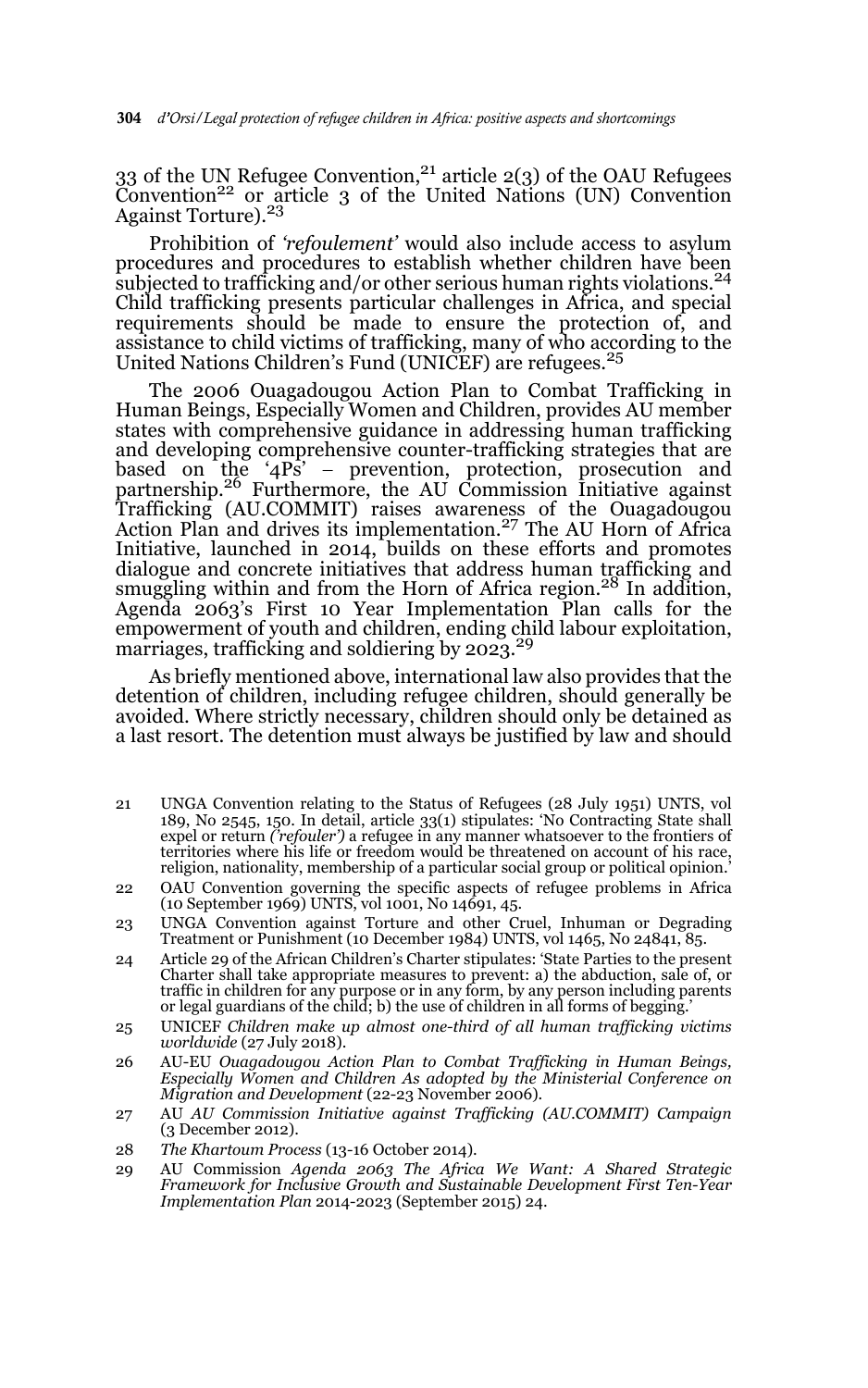be for the shortest possible period of time.<sup>30</sup> Unfortunately, there is no similar provision in the African Children's Rights Charter.

Although detention of refugee children is often practised by African countries,31 in 2009 the UN Special Rapporteur on the human rights of migrants affirmed in 2009 that detention is never in the best interests of children.32 Furthermore, children should not be detained based on their migratory status or irregular entry into the country.33 In this regard, to challenge the power of the relevant South African authorities, in the case *Centre for Child Law and Another v Minister of Home Affairs and Others* Judge De Vos affirmed as follows:<sup>34</sup>

I am of the view that the detention of these children at Lindela [repatriation centre] is unlawful and invalid and should cease immediately. Furthermore, the way in which these children are being deported is not only unlawful, it is shameful.

Article 19 of the African Children's Rights Charter obliges states to ensure that children are not separated from their parents against their will.

The principle of family unity plays an important protective role for children in the context of forced migration, particularly in the situation of unaccompanied or separated children.35 Family reunification also constitutes a key element of integration policies. The family is recognised as a natural and fundamental unit of society in relevant legal instruments such as article 23 of the International Covenant on Civil

- 30 Article 37(b) of the CRC stipulates: 'States Parties shall ensure that: […] b) No child shall be deprived of his or her liberty unlawfully or arbitrarily. The arrest, detention or imprisonment of a child shall be in conformity with the law and shall be used only as a measure of last resort and for the shortest appropriate period of time [...].
- 31 International Detention Coalition *Alternatives to immigration detention in Africa: A summary of member findings from six countries, 2015 – 2016* (2017) 19-20.
- 32 UNGA *Promotion and Protection of All Human Rights, Civil, Political, Economic, Social and Cultural Rights, Including the Right to Development Report of the Special Rapporteur on the Human Rights of Migrants, Jorge Bustamante A/ HRC/11/7* (14 May 2009) para 62: 'Migration-related detention of children should not be justified on the basis of maintaining the family unit (for example, detention of children with their parents when all are irregular migrants). As UNICEF and other experts have stressed, detention of children will never be in their best interests.'
- 33 UN Committee on the Rights of the Child General Comment No 6 (2005) Treatment of unaccompanied and separated children outside their country of origin (17 May-3 June 2005) para 61: 'Detention cannot be justified solely on the basis of the child being unaccompanied or separated, or on their migratory or residence status, or lack thereof.'
- 34 Transvaal Provincial Division Court *Centre for Child Law and Another v Minister of Home Affairs and Others* 2005 (6) SA 50 (T) Case No 22866/04 (18 September 2004) para 23.
- 35 For a definition of 'unaccompanied' and 'separated' children see: International Committee of the Red Cross (ICRC) Inter-agency Guiding Principles on Unaccompanied and Separated Children (January 2004) 13: 'Unaccompanied children (also called unaccompanied minors) are children who have been separated from both parents and other relatives and are not being cared for by an adult who, by law or custom, is responsible for doing so.' 'Separated children are those separated from both parents, or from their previous legal or customary primary care-giver, but not necessarily from other relatives. These may, therefore, include children accompanied by other adult family members.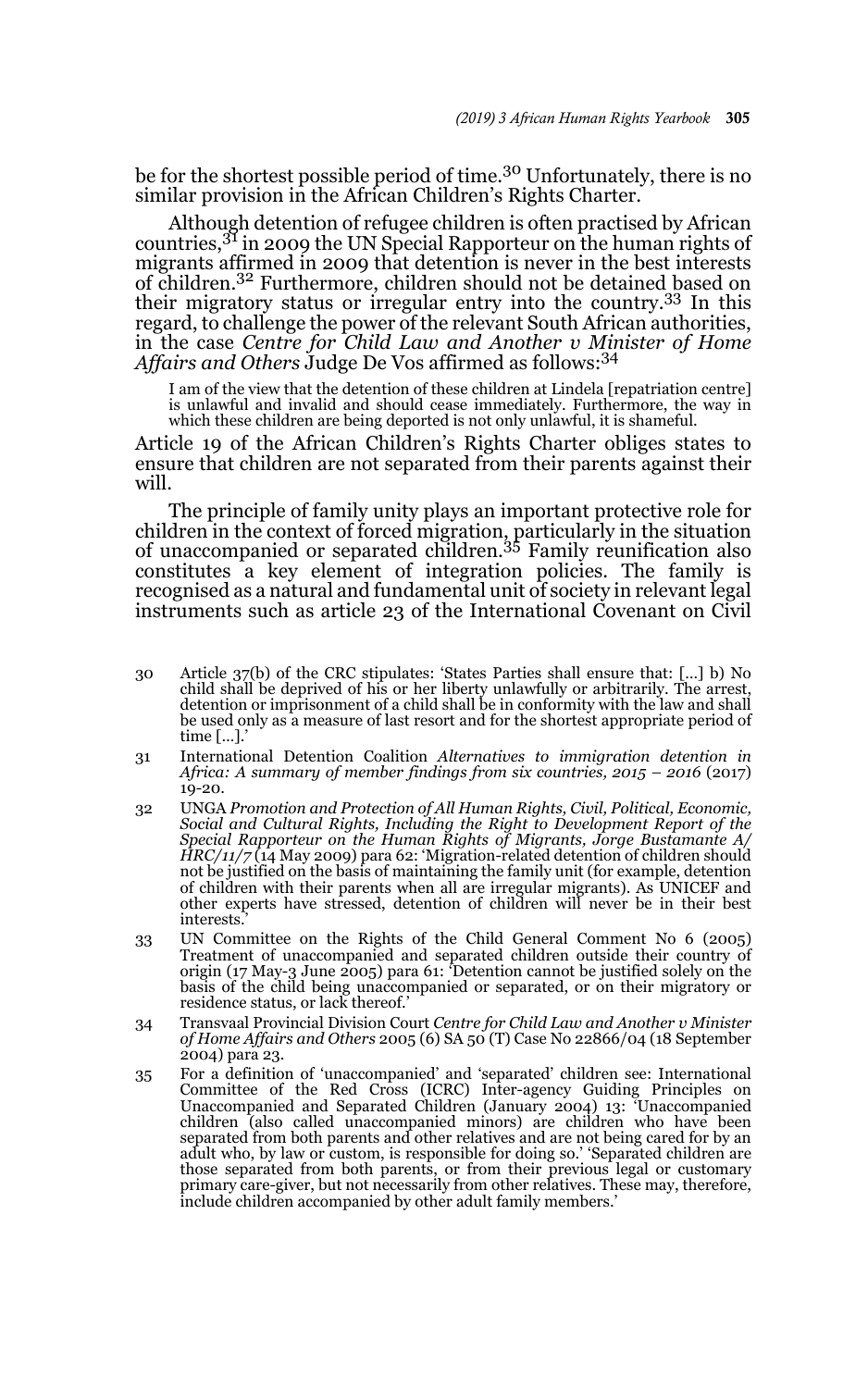306 *d'Orsi/Legal protection of refugee children in Africa: positive aspects and shortcomings*

and Political Rights (ICCPR),<sup>36</sup> article 18(1) of the African Children's Rights Charter, and article 18(1) of the African Charter on Human and Peoples' Rights (African Charter).<sup>37</sup>

#### Considering article 18 of the African Charter,  $3^8$  in the 2010 Communication *Good v Botswana,* the African Commission contends:<sup>39</sup>

[T]he State has the obligation to assist the family towards meeting its needs and interests and to protect the same institution from abuse of any kind by its own officials and organs and by third parties. In exercising the positive obligations, the State exercises a negative obligation, which is to refrain from violating the rights and interests of the family. In the present Communication, the sudden deportation<br>of the victim with no justification, knowing fully that he will be separated from his<br>minor daughter who was living with him runs counter to required to give to the family under article 18.

However, when dealing with the separation of families, Starr and Brilmayer claim that international law places excessive weight on state sovereignty and imposes insufficient responsibility on states to protect human rights within the family.<sup>40</sup> Nevertheless, even if refugee children are separated from their families, in many African countries these children are legally protected in order to care for them. For example, in South Africa the Children's Act and Regulations provide the framework for the placement of unaccompanied refugee children in<br>alternative care.<sup>41</sup> A Children's Court places a refugee child in alternative care if it is found that the child is in need of care and protection.42 Section 150 of the Children's Act lists a number of indicators according to which the child's circumstances must be assessed to determine whether they are considered to be in need of care and protection.43

- 36 UNGA International Covenant on Civil and Political Rights (19 December 1966) UNTS, vol 999, No 14668, 171.
- 37 UNGA African Charter on Human and Peoples' Rights (27 June 1981) UNTS, vol 1520, No 26363, 217.
- 38 Article 18 stipulates: '1) The family shall be the natural unit and basis of society. It shall be protected by the State, which shall take care of its physical health and moral. 2) The State shall have the duty to assist the family, which is the custodian of morals and traditional values recognized by the community. 3) The State shall ensure the elimination of every discrimination against women and ensure the protection of the rights of the woman and the child as stipulated in international declarations and conventions. 4) The aged and the disabled shall also have the right to special measures of protection in keeping with their physical or moral needs.'
- 39 ACHPR *Good v Botswana* (Communication 313/05) [2010] (26 May 2010) paras 212-213.
- 40 S Starr & L Brilmayer 'Family separation as a violation of international law' (2003) 21 *Berkeley Journal of International Law* 231.
- 41 Republic of South Africa Children's Act (38 2005) vol 492 19 June 2006 No 28944 amended by Children's Amendment Act 41 of 2007 and Child Justice Act 75 of 2008. See section 167 (Alternative Care).
- 42 South Africa Children's Act section 156.
- 43 Scalabrini Centre *Foreign Children in Care: South Africa. A Comparative Report of Foreign Children Placed in Child and Youth Care Centres in Gauteng, Limpopo and Western Cape Provinces of South Africa* (July 2019) 11.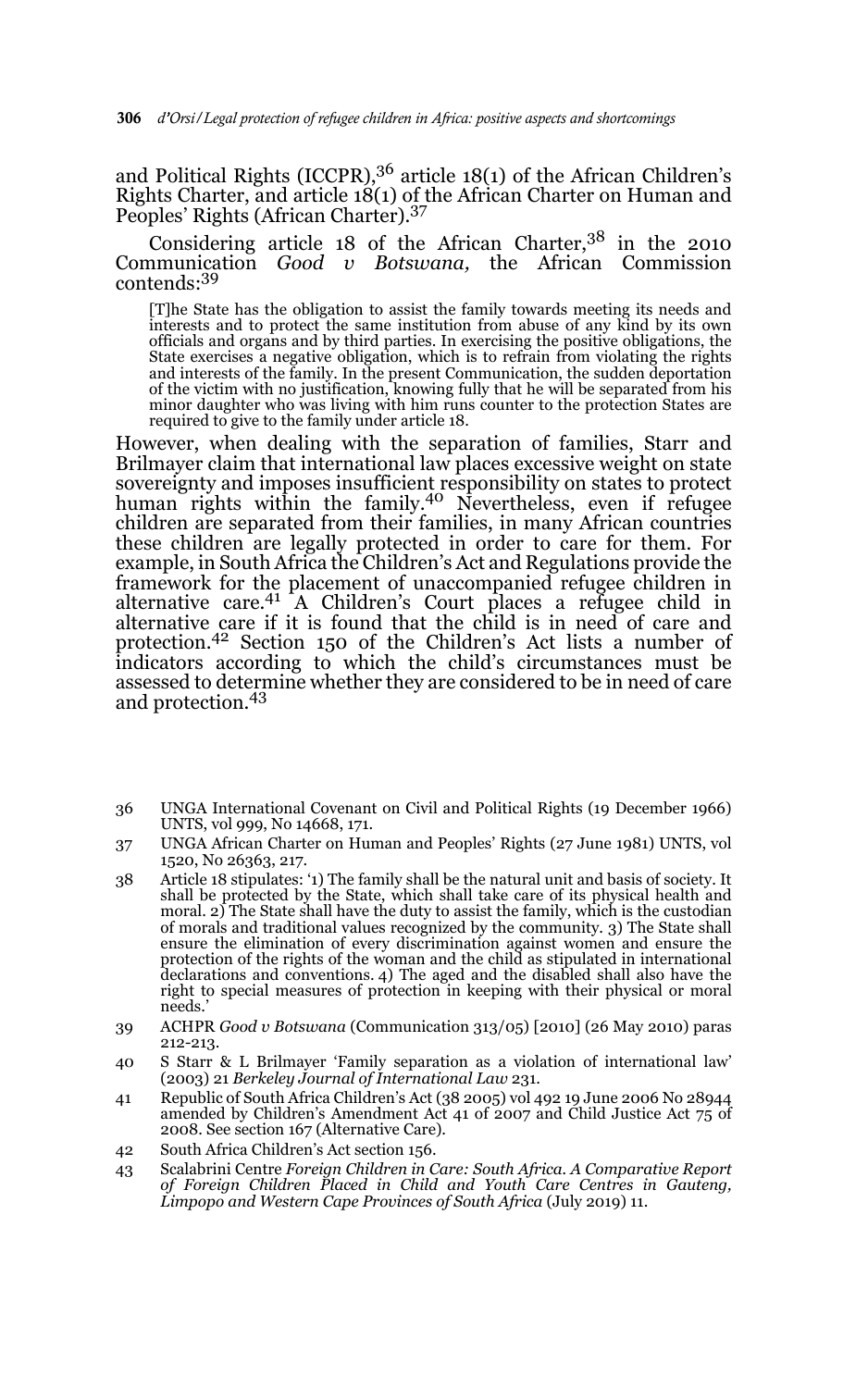## **4 EFFORTS TO IMPLEMENT NORMS PROTECTING REFUGEE CHILDREN IN AFRICA DESPITE RESISTANCE OF (SOME) STATES**

In Africa, there is a historical lack of consensus as to the definition of 'children's rights' within the context of different African cultures. This could pose problems when it comes to defending the rights of refugee children on the continent. Perceptions of what constitutes a child in Africa differ to those of the rest of the world (a child is defined as a person below the age of 18 years according to article 2 of the African Children's Charter). This is highlighted by the fact that in Africa, a child is also considered an individual who has 'responsibilities towards his family and society, the State and other legally recognized communities and the international community' (article 31 of the African Children's Rights Committee. There is no similar provision in the CRC). However, the African Children's Rights Committee emphasises that children's rights are 'not contingent upon them fulfilling their 'duties', since duties co-exist interdependently with rights.<sup>44</sup>

Yet, the African Children's Charter seeks to reinforce the wellbeing of the child because it explicitly asserts the supremacy of the rights guaranteed therein over any custom, tradition, cultural or religious practice inconsistent with them (article  $1(3)$ ). It does, however, leave some leeway for the sovereignty of the African state; the practices just mentioned are only 'discouraged' but not explicitly declared illegal. This supremacy is elaborated further under article  $21(1).^{45}$ 

Furthermore, according to the African Children's Rights Committee, the obligation under article 1(1) to adopt legislative and other measures to give effect to the African Children's Charter46 'is subject neither to progressive realization, nor to available resources.'47 The African Children's Rights Committee proceeded to affirm that

<sup>44</sup> African Children's Rights Committee *Decision on the Communication submitted by Michelo Hansungule and Others (on behalf of Children in Northern Uganda) against the Government of Uganda* Communication 1/2005 (15-19 April 2013) para 59.

<sup>45</sup> Article 21(1) stipulates: 'State Parties to the present Charter shall take all appropriate measures to eliminate harmful social and cultural practices affecting the welfare, dignity, normal growth and development of the child and in particular: a) those customs and practices prejudicial to the health or life of the child; and b) those customs and practices discriminatory to the child on the grounds of sex or other status.'

<sup>46</sup> Article 1(1): 'Member States of the Organization of African Unity, Parties to the present Charter shall recognize the rights, freedoms and duties enshrined in this<br>Charter and shall undertake the necessary steps, in accordance with their<br>Constitutional processes and with the provisions of the present Ch such legislative or other measures as may be necessary to give effect to the provisions of this Charter.'

<sup>47</sup> African Children's Rights Committee (n 44) para 37.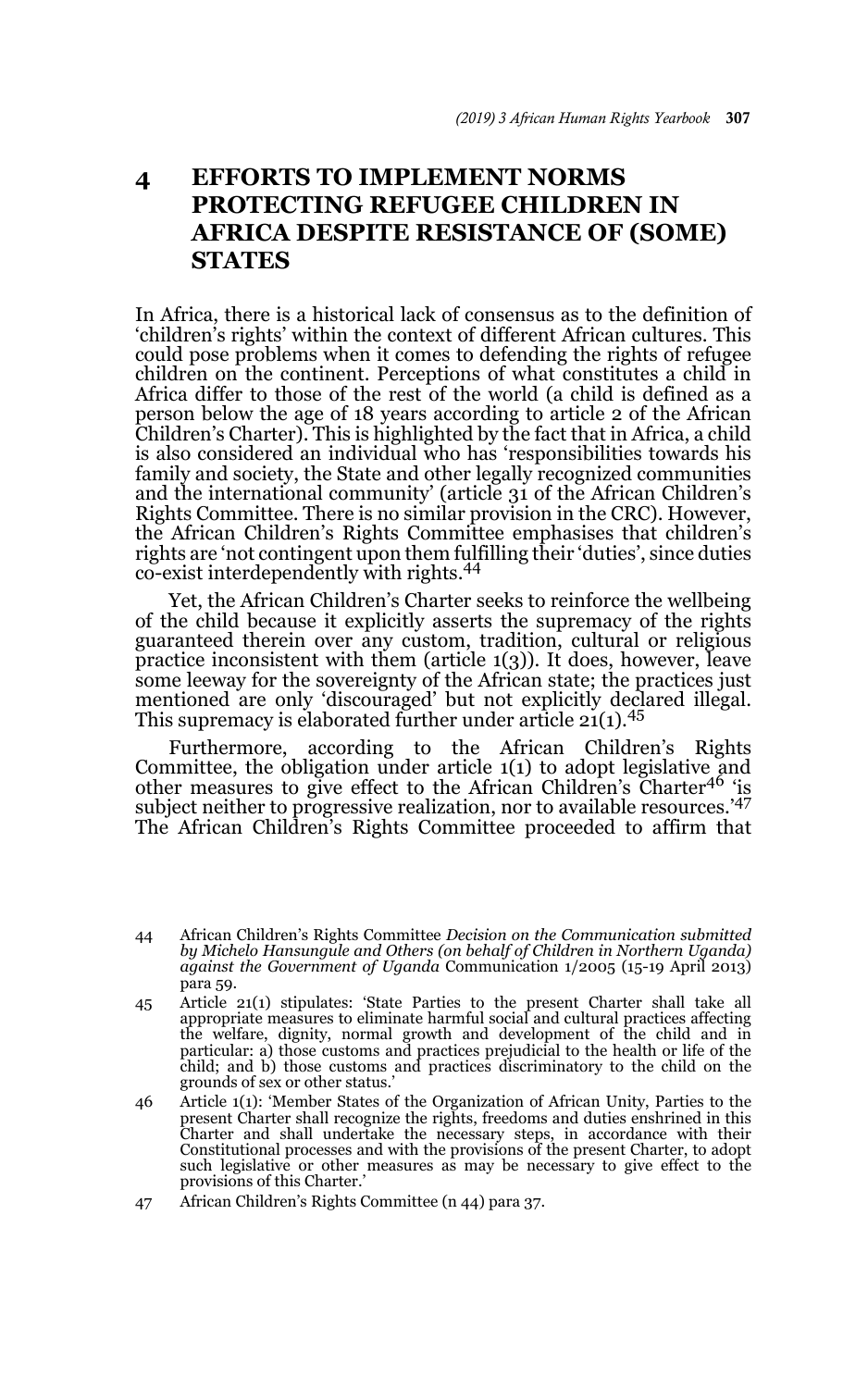'effective implementation of laws with due diligence is part of states parties obligation under the Charter.'<sup>48</sup>

The question of refugee children has been explicitly tackled in article 2349 of the African Children's Charter. Bekker considers that the provisions of article 23 offer a higher threshold of protection for displaced children than the corresponding provisions contained in the CRC.50 This article, however, cannot be read separately from articles 3 and 4 of the same instrument, which respectively provide for the 'enjoyment of the rights and freedoms recognized and guaranteed' in the African Children's Charter by 'every child', without any discrimination along with the 'best interests of the child.'

Article 3, which deals with 'non-discrimination', raises the African Children's Charter to a higher level of protection than provided for in the CRC, although it is considered a 'non-autonomous' norm of the African Children's Charter. This article is viewed as such because, since it is at the core of the freedoms and rights guaranteed by the charter, it has no independent existence. In other words, it can be invoked exclusively in relation to the implementation of a right protected by the same Charter.<sup>51</sup> However, in Sub-Saharan Africa, there have been a number of clear breaches of this norm. An obvious example is the turmoil in Darfur, where the *Janjaweed* militia systematically raped and murdered Darfurian refugee children,<sup>52</sup> yet Sudan has been party to the African Children's Charter since 2005.<sup>53</sup>

The CRC also contains a provision on non-discrimination in article 2.54 Sudan ratified this instrument before its domestic crisis, in 1990.55 Unfortunately, however, in the first few years of the conflict, the Sudanese government regularly described the situation in Darfur as

- 49 In this regard, DM Chirwa points out: 'It must also have been noted that the Charter endorses the wider definition of "refugee" in the OAU Convention Governing the Specific Aspects of Refugee Problems in Africa.' DM Chirwa 'The merits and demerits of the African Charter on the Rights and Welfare of the Child' (2002) 10 *The International Journal of Children's Rights* 169.
- 50 G Bekker 'The protection of asylum seekers and refugees within the African regional human rights system' (2013) 13 *African Human Rights Law Journal* 5.
- 51 Kaime (n 3) 98.
- 52 Kaime (n 8) 185. See also *Sudan: New Darfur Documents* (20 July 2004).
- 53 Ratification table of the African Children's Charter available at: https://au.int/ sites/default/files/treaties/36804-sl-AFRICAN%20CHARTER%20ON%20THE %20RIGHTS%20AND%20WELFARE%20OF%20THE%20CHILD.pdf (accessed 10 October 2019).
- 54 Article 2 stipulates: '1) States Parties shall respect and ensure the rights set forth in the present Convention to each child within their jurisdiction without discrimination of any kind, irrespective of the child's or his or her parent's or legal guardian's race, colour, sex, language, religion, political or other opinion, national, ethnic or social origin, property, disability, birth or other status. 2) States Parties shall take all appropriate measures to ensure that the child is protected against all forms of discrimination or punishment on the basis of the status, activities, expressed opinions, or beliefs of the child's parents, legal guardians, or family members.'
- 55 Ratification table of the CRC available at: https://treaties.un.org/pages/View Details.aspx?src=IND&mtdsg\_no=IV-11&chapter=4&lang=en (accessed 10 October 2019).

<sup>48</sup> African Children's Rights Committee (n 44) para 38.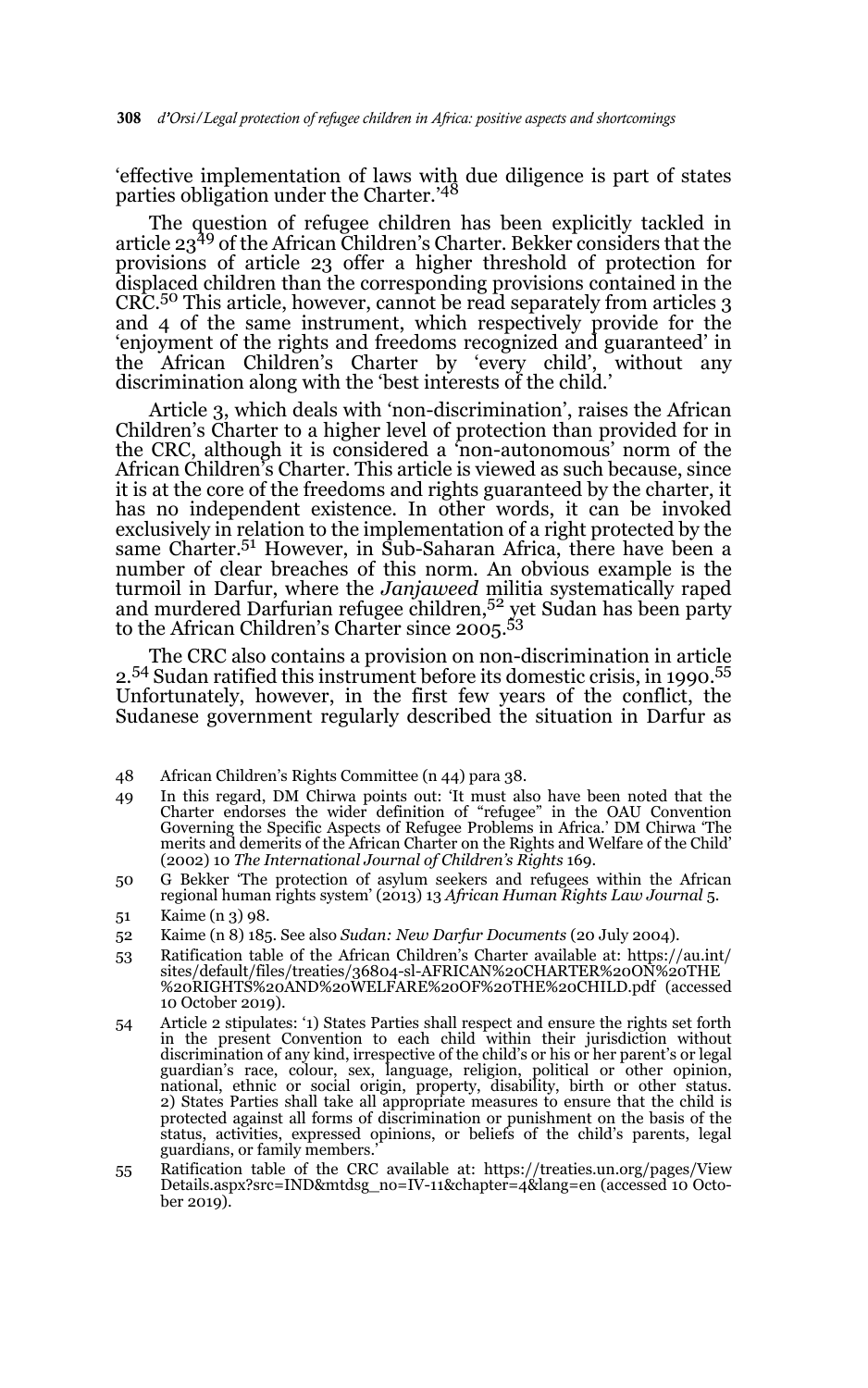'tribal clashes' and refused to acknowledge responsibility for its systematic attacks on civilians, and refugees included.<sup>56</sup>

Another important point set out in article 23(2) of the African Children's Charter 57 concerns the parties to the charter and their 'cooperation' with international organisations to better protect refugee children. This cooperation which, according to article  $22(2)$  of the CRC, must be considered 'appropriate' by the signatory states of the  $convention<sup>58</sup>$  is, in contrast, seen by the African Children's Charter as obligatory and without any restriction. The problem with this paragraph of article 23 of the African Children's Charter is that it is not clear whether  $NGOs$  – which article 22(2) of the CRC explicitly considers – are included in the category of 'existing international organizations.' Consequently, the African Children's Charter can be interpreted either way, without any explicit provisions that include or exclude NGOs.

In this regard, Thomas affirms that democratic values are served, rather than threatened, by NGOs and the conditionalisation of sovereignty. The role of NGOs in international compliance monitoring has destabilised the situation in which repressive regimes ignore their political opponents while seeking legitimacy abroad. Repressive regimes cannot refrain from making concessions to NGOs pressure for greater respect for human rights, and therefore open the door to democratic transformations such as those which occurred in several African countries, for example, South Africa.59

A debate has also been raised about the fact that article 23(2) of the African Children's Charter provides for exclusive cooperation with 'existing' organisations, which is intended to be a restriction '[i]n a way that only organizations that were already in existence when the charter came into effect fall under article  $23'$ <sup>60</sup> and, as such, they are allowed to assist with the protection of refugee children's rights on the continent. Be that as it may, the AU, and especially its Assembly, has always endeavoured to improve the life of refugee children in Africa. Considerable progress has been made in this regard although it is clear that the respect of article 23 of the African Children's Charter and of

56 Human Rights Watch *Failing Darfur* (September 2008).

- 57 Article 23(2) stipulates: 'States Parties shall undertake to cooperate with existing international organizations which protect and assist refugees in their efforts to protect and assist such a child and to trace the parents or other close relatives or an unaccompanied refugee child in order to obtain information necessary for reunification with the family.'
- 58 Article 22(2), first sentence, of the CRC stipulates: 'For this purpose, States Parties shall provide, as they consider appropriate, co-operation in any efforts by the United Nations and other competent intergovernmental organizations or nongovernmental organizations co-operating with the United Nations to protect and assist such a child and to trace the parents or other members of the family of any refugee child in order to obtain information necessary for reunification with his or her family.'
- 59 DC Thomas 'International NGO's, state sovereignty, and democratic values' (2001) 2 *Chicago Journal of International Law* 394.
- 60 M Gose *The African Charter on the Rights and Welfare of the Child,* Community Law Centre, University of Western Cape (2002) 122.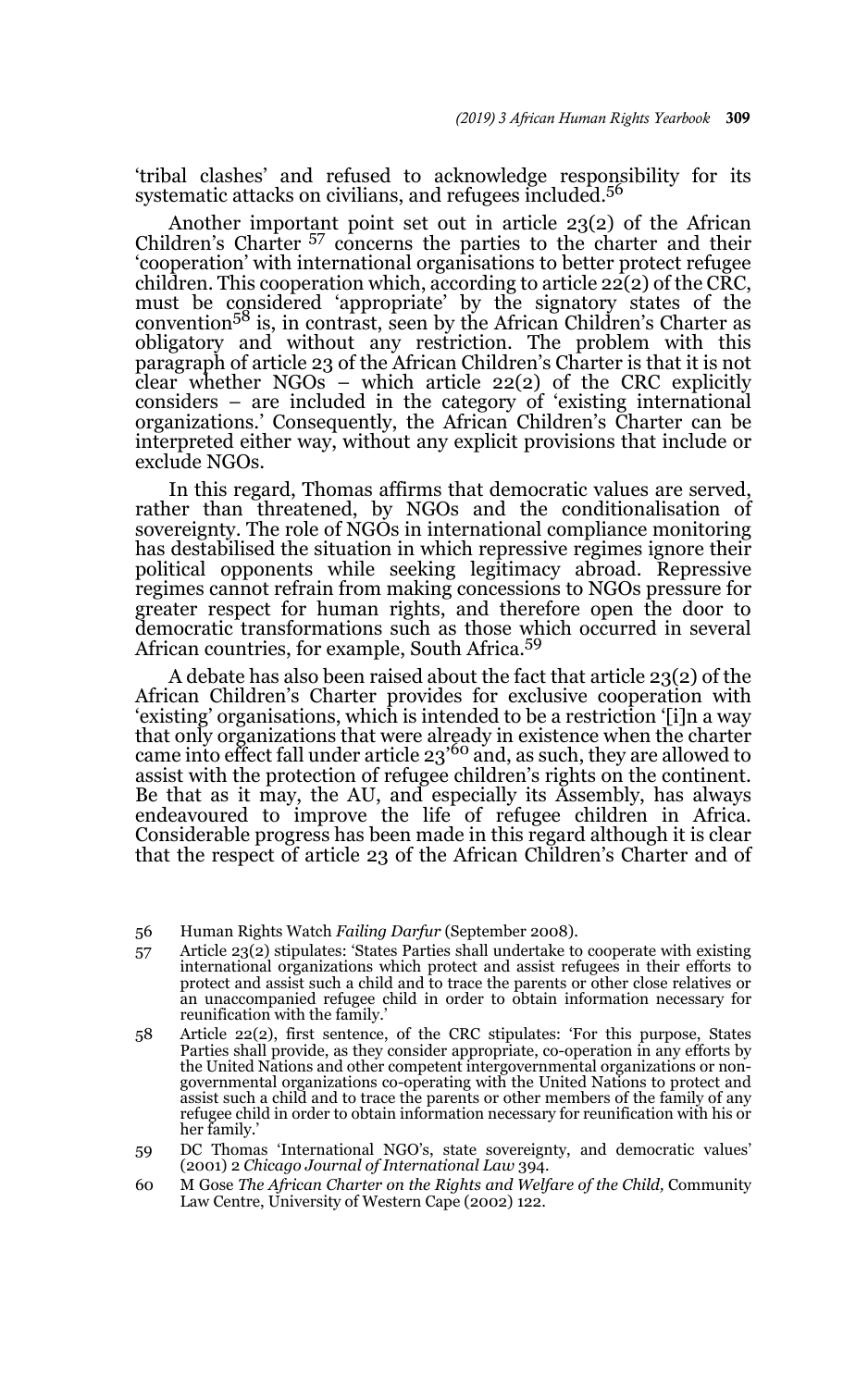article 22(2) of the CRC relies substantially on state practice and on the work of the African Children's Rights Committee.<sup>61</sup>

Positive state practice, however, often, *de facto,* is lacking due to the socio-economic conditions of the countries on the continent.

In recent years, several countries have submitted their initial reports to the African Children's Rights Committee. In each case, the authorities of the countries in question have shown optimism about the treatment of refugee children. But, for example, not in the case of Niger where, for years, the phenomenon of refugee children has been considered stranger to the country.63

In Burkina Faso, most refugee children have been provided with identity documents and can benefit from a fund called 'soins et entretien des réfugiés' to cover both medical care and school tuition.<sup>64</sup> Similar support has been provided in Senegal and Cameroon.<sup>65</sup>

Refugee children in Kenya have the same social, economic and cultural rights as other children in the country. This includes the right to privacy, family life, non-discrimination, as well as a right to free primary education. However, the country continues to be ill-equipped to deal with increasing incidences of sexual and gender-based violence<br>against refugee children.<sup>66</sup> In contrast, Uganda seems to have faced many difficulties in providing refugee children with basic medical and educational facilities 'owing mainly to the unfavourable environment within which [these children] live.<sup>'67</sup>

The same situation applies in Mali where, in spite of the existence of a specific domestic provision on the equal treatment of refugees and<br>nationals in many key aspects of daily life,<sup>68</sup> difficulties in detecting and protecting non-accompanied refugee children remain considerable.<sup>69</sup>

- 61 Gose (n 60) 22-23.
- 62 A Lloyd 'A theoretical analysis of the reality of children's rights in Africa: an introduction to the African Charter on the Rights and Welfare of the Child' (2002) 2 *African Human Rights Law Journal* 32.
- 63 African Children's Rights Committee, *Niger, Initial State Report* (2008) 35. At that page, it is affirmed that the phenomenon of refugee children is '[l]ittle known in Niger [...].'
- 64 African Children's Rights Committee *Burkina Faso, Initial State Report* (2006) 116.
- 65 African Children's Rights Committee *Senegal, Initial, First and Second Report* (2009) 85; African Children's Rights Committee, *Cameroon, Initial State* Report  $(2009)$  50.
- 66 African Children's Rights Committee *Kenya, 1st State Party Report* (June 2013) 87-88.
- 67 African Children's Rights Committee *Uganda, Initial State Report* (2007) 27.
- 68 Mali Loi n° 1998-40 du 20 juillet 1998 portant sur le statut des réfugiés [Mali], N° 1998-40 (18 May 1998) article 13: 'Le bénéficiaire du statut de réfugié reçoit le même traitement qu'un national en ce qui concerne l'accès aux soins médicaux, au marché du travail, à la sécurité sociale et à l'éducation, notamment pour ce qui est des frais d'inscription et des œuvres universitaires'.
- 69 African Children's Rights Committee *Mali, Initial State Report* (2007) 95.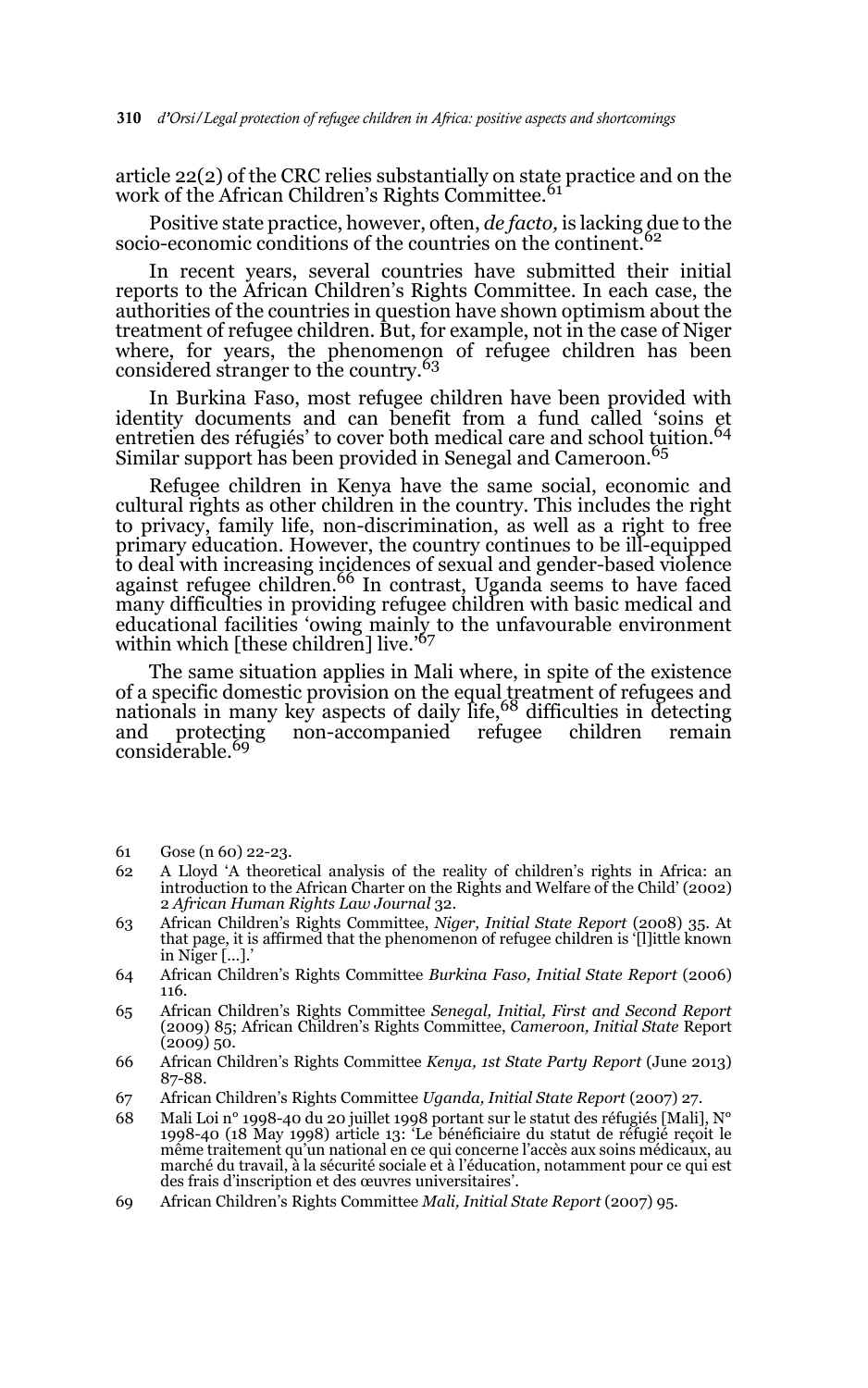More recently, the African Children's Rights Committee called upon the South African government to eliminate all forms of discrimination against refugee children by removing barriers which hinder access to basic services such as education, health care, birth registration and child protection services. In particular, the African Children's Rights Committee urged the authorities of South Africa to ensure that refugee children are able to access basic services without<br>the need to present any form of documentation.<sup>70</sup> In this regard, the AU also recommends that African states ensure, through legislative policy, that refugee children have adequate access to gender-responsive and culturally appropriate health care, education and shelter.<sup>71</sup>

The authority of the African Children's Rights Committee remains debatable, however, as it lacks the power to impose any form of sanction, and its decisions are not binding for the parties. It can only make recommendations which are then submitted to the AU Assembly, although the African Children's Charter is silent as to how the AU Assembly can act upon them. Finally, article 44(2) of the African Children's Charter provides for confidentiality in the communication received by the African Children's Rights Committee. For the African Children's Rights Committee, this confidentiality has been considered more of a 'shield to hide behind' when it comes to assessing human rights violations of refugee children in Africa, rather than a means of exposing them.<sup>72</sup>

### **5 SOVEREIGNTY: BLURRED THRESHOLDS IN AFRICA**

A defining aspect of national sovereignty is the right of states to determine which persons are allowed to enter their national borders. Many African states exercise this power by placing restrictions on who can and who cannot enter and remain within their borders. Traditionally in international law, sovereignty has been considered as the unlimited power of the state that is subjected exclusively to those rules of law that it has explicitly accepted. Article 2(7) of the Charter of the UN stipulates:

Nothing contained in the present Charter shall authorize the United Nations to intervene in matters, which are essentially within the domestic jurisdiction of any state or shall require the Members to submit such matters to settlement under the present Charter.

Yet, in a growing number of fields, states are bound by universal rules irrespective of expilicit acceptance of them. On one hand, there is an

70 African Children's Rights Committee *South Africa, Concluding Observations and Recommendations of the African Committee of Experts on the Rights and Welfare of the Child to the Government of the Republic of South Africa on its First Periodic Report on the Implementation of the African Charter on the Rights and Welfare of the Child* (March 2019) 4.

<sup>71</sup> AU policy (n 18) 80.

<sup>72</sup> Lloyd (n 62) 26. See, also Chirwa (n 49) 170.

<sup>73</sup> UN Charter of the United Nations (24 October 1945) 1 UNTS XVI.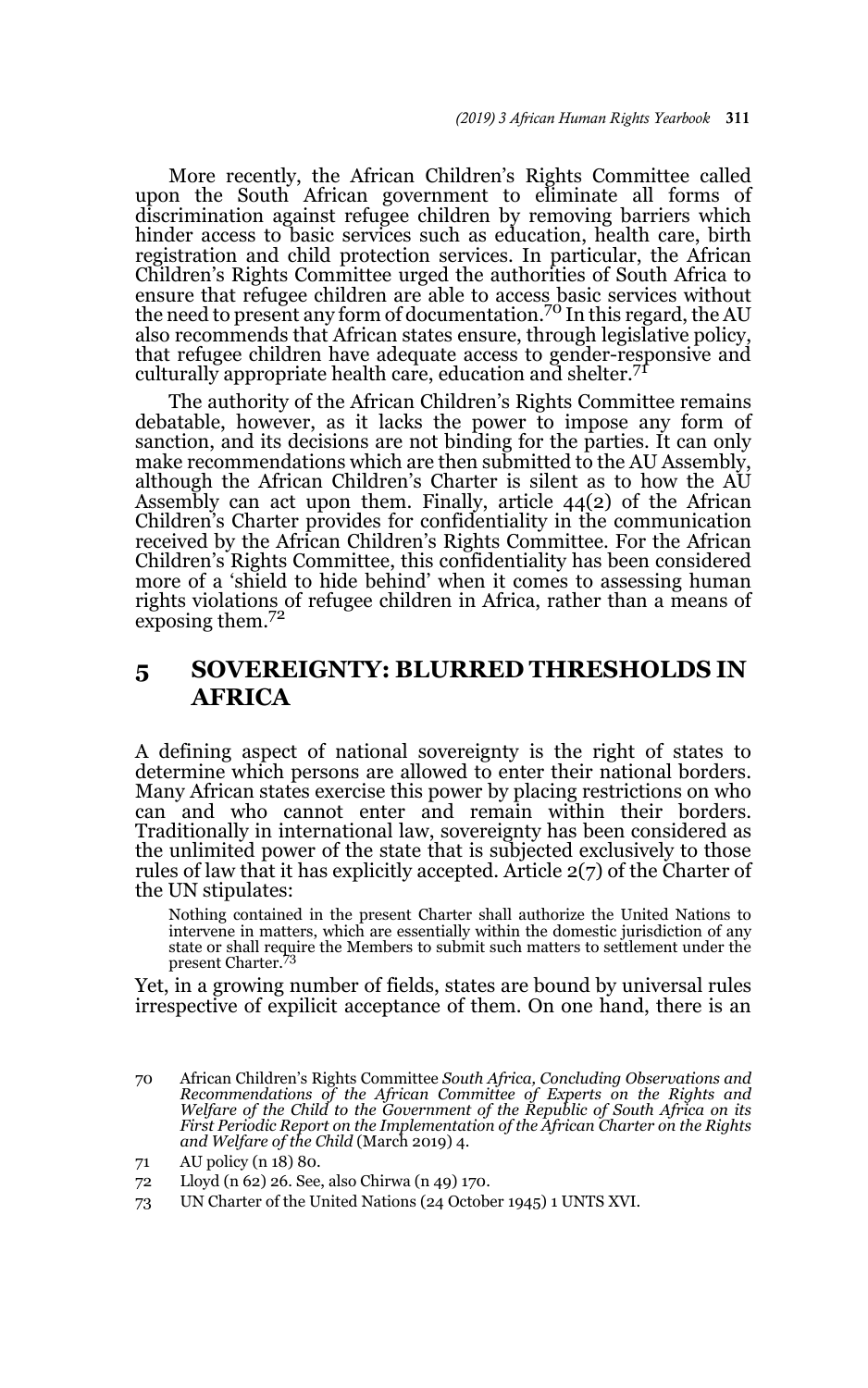increasing number of rules of *jus cogens* (peremptory norms) to which all states are considered bound.74 On the other hand, there is a practical need to follow universal technical rules in many fields. For example, the African Children's Rights Committee, in its 2011 Communication over Children of Nubian Descent in Kenya, clearly contends that

although states maintain the sovereign right to regulate nationality, in the African Committee's view, state discretion must be and is indeed limited by international human rights standards, in this particular case the African Children's Charter, as well as customary international law and general principles of law that protect individuals against arbitrary state actions.75

A second aspect of sovereignty concerns international solidarity. The more each state is full master of its own territory, the less each state feels responsible for what happens in other sovereign states. Nonetheless, this situation is gradually changing with other states that may share some responsibility for what happens within states in troublesome areas of the world. <sup>76</sup> In Africa, a typical example of this circumstance is the concept of 'burden sharing' enshrined in article  $2(4)$  of the OAU Refugees Convention.<sup>77</sup>

International solidarity has often been considered by doctrine at the cornerstone of refugee protection. This principle states that a refugee is a person of concern to the international community. It also ascertains the obligation to extend refugee status and protection to those obliged to flee persecution and to treat them with dignity. It declares the state's duty to share the liability of finding durable solutions for people deprived of a community.<sup>78</sup> The principle expounded in the provision of the OAU Refugees Convention, which reflects the historical reality that several states, due to their geographical position, are required to accept larger numbers of

- 74 Articles 53 and 64 of the 1969 Vienna Convention of the Law of the Treaties stipulate, respectively: '53) A treaty is void if, at the time of its conclusion, it conflicts with a peremptory norm of general international law. For the purposes of the present Convention, a peremptory norm of general international law is a norm accepted and recognized by the international community of States as a whole as a norm from which no derogation is permitted and which can be modified only by a subsequent norm of general international law having the same character'; '64) If a new peremptory norm of general international law emerges, any existing treaty which is in conflict with that norm becomes void and terminates.' See: UN Vienna Convention on the Law of Treaties (23 May 1969) UNTS, vol 1155, No 18232, 331.
- 75 African Children's Rights Committee *Decision on the Communication submitted by the Institute for Human Rights and Development in Africa and the Open Society Justice Initiative (on behalf of Children of Nubian Descent in Kenya) against the Government of Kenya* Communication 2/2009 (22 March 2011) para 48.
- 76 H Schemers 'Different aspects of sovereignty' in G Kreijen (ed) *State, sovereignty, and international governance* (2002) 185-186.
- 77 Article 2(4) stipulates: 'Where a Member State finds difficulty in continuing to grant asylum to refugees, such Member State may appeal directly to other Member States and through the OAU, and such other Member States shall in the spirit of African solidarity and international cooperation take appropriate measures to lighten the burden of the Member State granting asylum.'
- 78 G Martin 'International solidarity and cooperation in assistance to African refugees: burden-sharing or burden-shifting?' (1995) 7 *International Journal of Refugee Law,* special issue 253.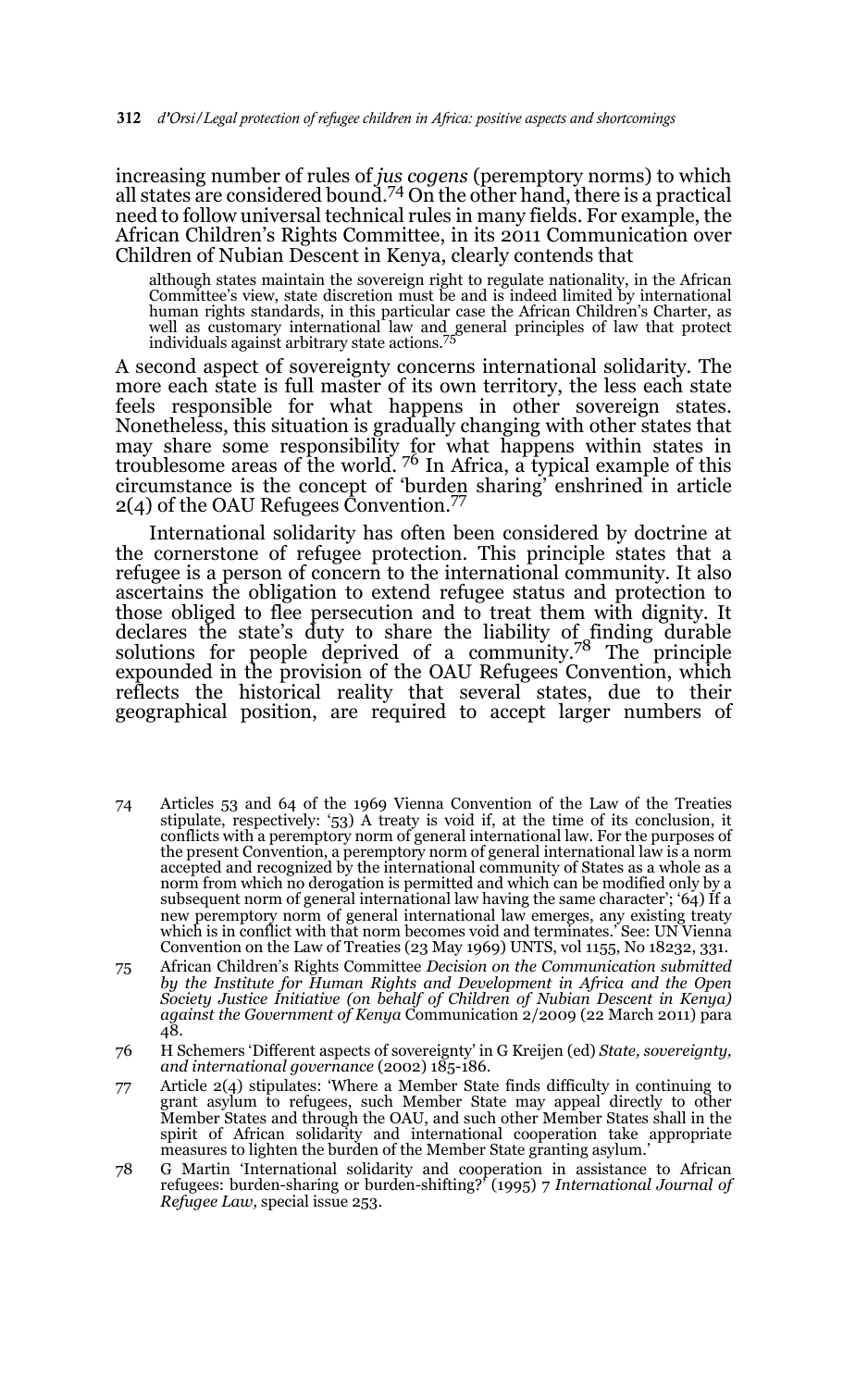refugees than others,<sup>79</sup> have been widely lauded<sup>80</sup> and its logic originates in the premise that helping refugees is a jointly held moral<br>duty and obligation under international law.<sup>81</sup> International solidarity could be considered as part of what Reisman defined in 1990 as the 'people's sovereignty rather than the sovereign's sovereignty.

A third aspect of sovereignty is that it also performs a positive role in the international legal order, the state being, in many instances, the executive branch of the international community.<sup>83</sup> National authorities increasingly argue that there are practical reasons for tightening border controls, often appealing to the safeguard of 'national security' (regarding this expression, see, for example articles, 9, 28, 32 and 33 of the Geneva Convention on Refugees as well as article 6(1) of the OAU Convention on Refugees, article 12(2) of the Banjul Charter, articles 8(1), 13(3)(b), 22(3), 22(4), 26(2), 39(2) and 40(2) of the Convention on the Protection of the Rights of All Migrants Workers and Members of their Families).

Osisanya describes 'national security' as the 'ability of a state to cater for the protection and defence of its citizenry.'84 However, although one of the objectives of the AU is 'to defend the sovereignty, territorial integrity and independence of its Member States' (article 3(b) of its 2000 Constitutive Act) there is no general consensus on a given definition of 'national security.'<sup>85</sup>

Against this backdrop, it is not surprising to find that the language of human rights and the potential scrutiny which rights protection entailed were almost entirely absent from the preoccupations of the founders of the Organization of the African Union (OAŬ, predecessor<br>of the AU) in the early 1960.<sup>86</sup>

- 79 J Van Garderen & J Ebenstein 'Regional developments: Africa' in A Zimmermann (ed) *The 1951 Convention Relating the Status of Refugees and its 1967 Protocol: A commentary* (2011) 193.
- 80 The UNHCR Executive Committee (ExCom) reaffirms in conclusion No 100 (LV A/AC.96/1003) *International cooperation and burden and responsibility sharing in mass-influx situations* (8 October 2004) the '[i]mportance of international burden and responsibility sharing in reducing the burdens of host countries, especially developing countries' (preamble).
- 81 A Suhrke 'Burden-sharing during refugee emergencies: the logic of collective versus national action' (1998) 11 Journal of Refugee Studies 398: 'By institutionalizing the sharing in accordance with agreed principles of e states can discharge these obligations in a manner that simultaneously promotes national interests. Organized sharing means more predictable responses, greater international order […] during a refugee emergency.'
- 82 WM Reisman 'Sovereignty and human rights in contemporary international law' (1990) 84 *American Journal of International Law* 869.
- 83 Schemers (n 76) 186.
- 84 S Osisanya National Security versus Global Security, UN Chronicle (October 2014) https://unchronicle.un.org/article/national-security-versus-global-secu rity (accessed 10 October 2019).
- 85 AU Constitutive Act of the African Union. Lomé (11 July 2000) UNTS, vol 2158, No 3733, 328.
- 86 AB Akinyemi 'The Organization of African Unity and the concept of noninterference in internal affairs of member states' (1972-1973) 46 *British Yearbook of International Law* 394.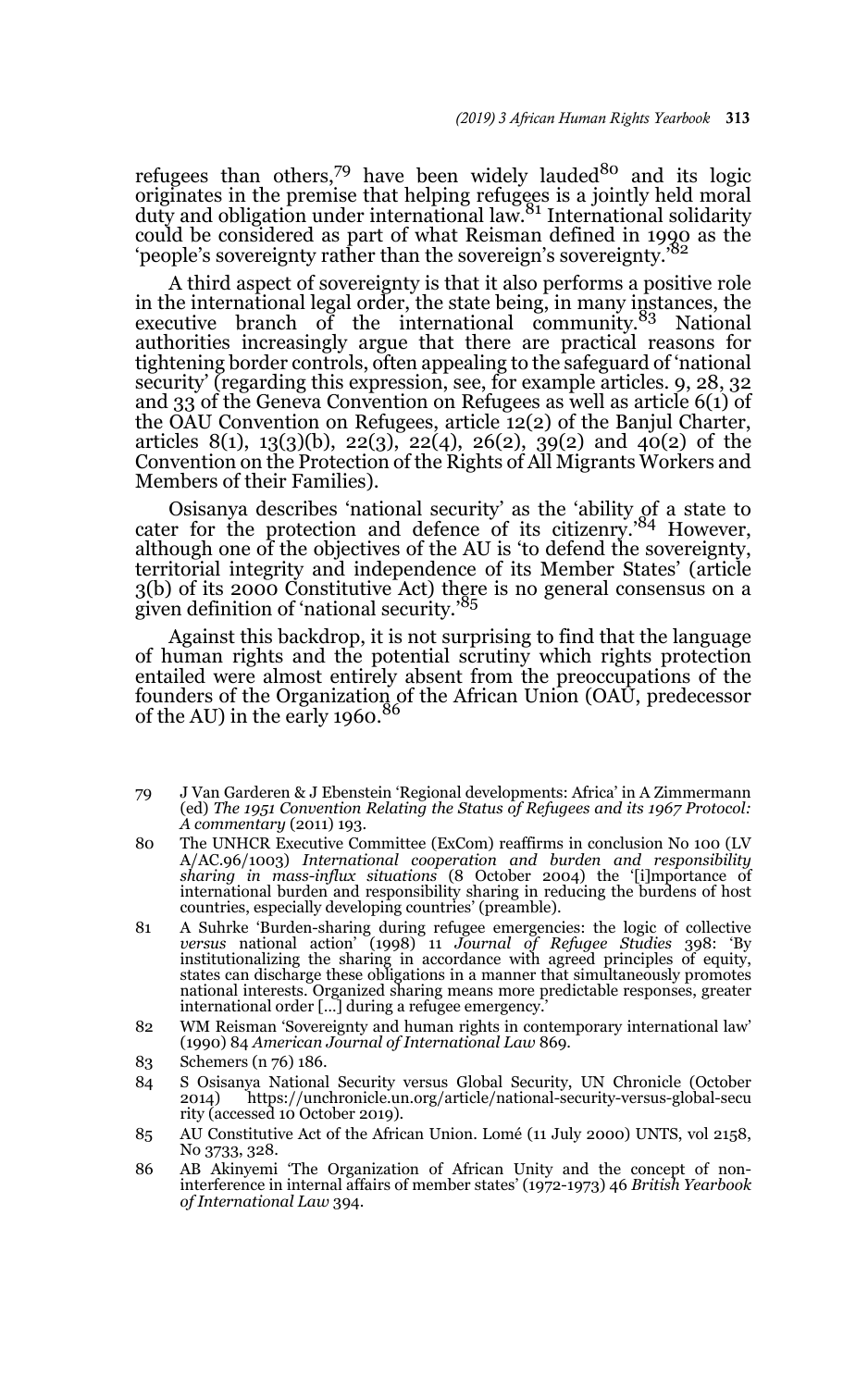## **6 CONCLUSION: FINAL ASSESSMENT AND RECOMMENDATIONS ON HOW TO IMPROVE THE PROTECTION OF REFUGEE CHILDREN IN AFRICA**

The adoption of the African Children's Charter represents a regional response to human rights concerns, and it reflects the reality of children's human rights issues in Africa. However, the nature of the charter can still be considered as embryonic, which is also evident in the lack of any real academic debate and, subsequently, lack of consensus on what 'children's rights' may mean in different African cultures. Moreover, given the socio-economic conditions on the continent, it is almost impossible for most countries to fully comply with the rights enshrined in the African Children's Charter.87

Olowu observes that the African Children's Charter does not represent a mere list of rights but, rather, it constitutes a different way of viewing children and their relations within society and their place in it.88 Yet, despite of the existence of the African Children's Charter and the CRC, dealing with the plight of refugee children in Africa is for the most part left to international NGOs, with both regional and national initiatives lacking any real impetus. It is true that article 23(2) of the African Children's Charter provides for state cooperation with international organisations in order to guarantee stronger protection of children in Africa. However, the implementation of the norms contained in the African Children's Charter is still largely insufficient to genuinely improve the situation of refugee children on the continent.<sup>89</sup>

In third world nations, which are usually neither free nor democratic,<sup>90</sup> the legal protection of refugee children has many shortcomings. Apart from the legal protection often being inaccessible to children themselves and their families, it is also very difficult to inculcate a culture of respect for the rights and welfare of the child and, consequently, to raise the legitimacy of children's rights.<sup>91</sup> Far from constituting a panacea that solves all the problems of refugee children

<sup>87</sup> Kaime (n 8) 193. In this regard, see also: Lloyd (n 62) 32. For a national example of difficult practice in the protection of minors see, for example: C Fritsch, E Johnson & A Juska 'The plight of Zimbabwean unaccompanied minors in South Africa: a call for comprehensive legislative action' (2009-2010) 38 *Denver Journal of International Law and Policy* 623-658.

<sup>88</sup> D Olowu 'Protecting children's rights in Africa: a critique of the African Charter on the Rights and Welfare of the Child' (2002) 10 *The International Journal of Children's Rights* 35.

<sup>89</sup> Kaime (n 8) 194.

<sup>90</sup> Freedom House *Freedom in the World* (2019) 12-13: '[M]any countries in the region still struggled to deliver basic freedoms and protect human rights […] Space for political activity continued to close in several countries […] Several of the continent's aging authoritarian leaders continued to cling to power […].'

<sup>91</sup> Kaime (n 3) 144.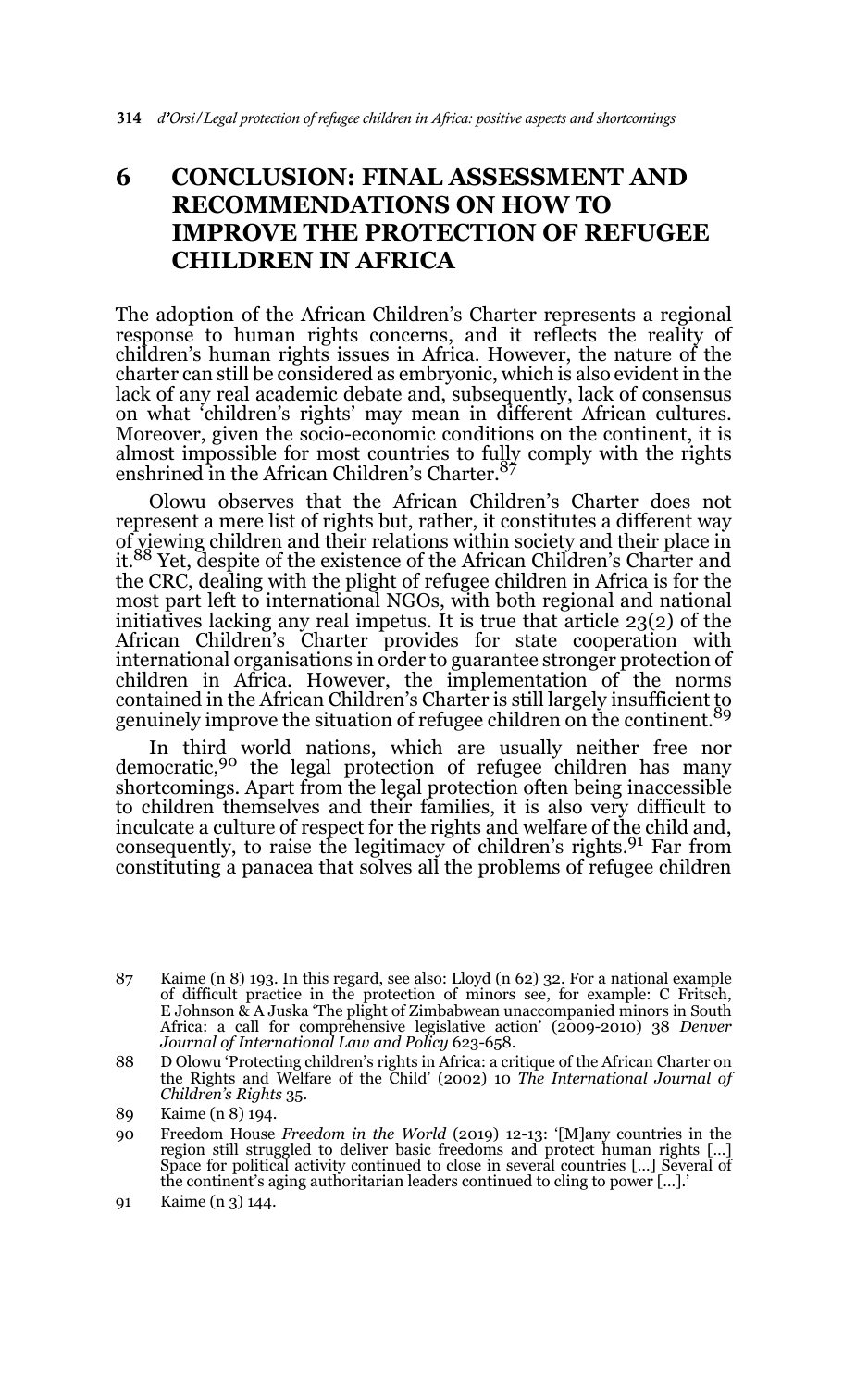in the region, the African Children's Charter remains an instrument of great potential to protect a category of vulnerable individuals.<sup>92</sup> If the African Children's Charter remains an instrument with great potential to protect refugee children, African states should undertake a number of initiatives to, for example, prioritise the best interests of the child and provide a continuum of care and support for all unaccompanied and separated refugee children, including those who are trafficked, to ensure that they have access to key services such as education, family tracing and well-functioning, professional guardianship systems.

The AU considers the issue of family tracing particularly important. Indeed, the organisation encourages countries to give priority to family tracing and reunification for separated and unaccompanied refugee children. Where tracing is unsuccessful, other mechanisms should be put in place to allow for the adoption of the children when possible. In this last scenario, where children are allowed to be adopted by citizens, they should be given the opportunity to choose their nationality upon attaining majority in accordance with national law.93 In addition, the AU recommends that African states ensure the protection of stateless children and observe the best interests of the child.<sup>94</sup> A recent report released by the Scalabrini Centre in Cape Town indicates that in the South African provinces of Limpopo and Gauteng, in the first six months of 2019, in 151 cases it was deemed necessary by residential social workers that family tracing be undertaken for a refugee child. In 109 cases, family reunification within South Africa was considered a possibility. However, in 73 of these cases attempts to reunify family in South Africa were ongoing or had failed.<sup>95</sup>

African states should make an additional effort to encourage the integration of refugee children by providing them with education, training and economic opportunities equal to those of nationals, and by facilitating their naturalisation and promoting family reunification<br>policies as recommended in article 10 of the CRC<sup>96</sup> and article 23 of the African Children's Charter. In this regard, the AU is clear in

- 92 Kaime (n 3) 185. However, as G Bekker contends: 'The eve of the 30th anniversary of the adoption of the African Charter on Human and Peoples' Rights presents the ideal opportunity to reassess, consolidate and streamline rights protection on the continent. As part of this process, serious consideration ought to be given to the question of whether the rights of African children are adequately served by the *status quo* or whether they might be better served by the abolition of the institution of the African Committee of Experts and the reassigning of the tasks entrusted by the ACRWC to it, to the African Commission on Human and Peoples' Rights.' G Bekker 'The African Committee of Experts on the Rights and Welfare of the Child' in M Ssenyonjo (ed) *The African regional human rights system: 30 years after the African Charter on Human and Peoples' Rights* (2012) 263.
- 93 AU *Migration Policy Framework for Africa and Plan of Action 2018-2030* (n 18) 60.
- 94 AU policy (n 18) 64.
- 95 Scalabrini Centre (n 43) 26.
- 96 Article 10(1) stipulates: 'In accordance with the obligation of States Parties under article 9, paragraph 1, applications by a child or his or her parents to enter or leave a State Party for the purpose of family reunification shall be dealt with by States Parties in a positive, humane and expeditious manner. States Parties shall further ensure that the submission of such a request shall entail no adverse consequences for the applicants and for the members of their family.'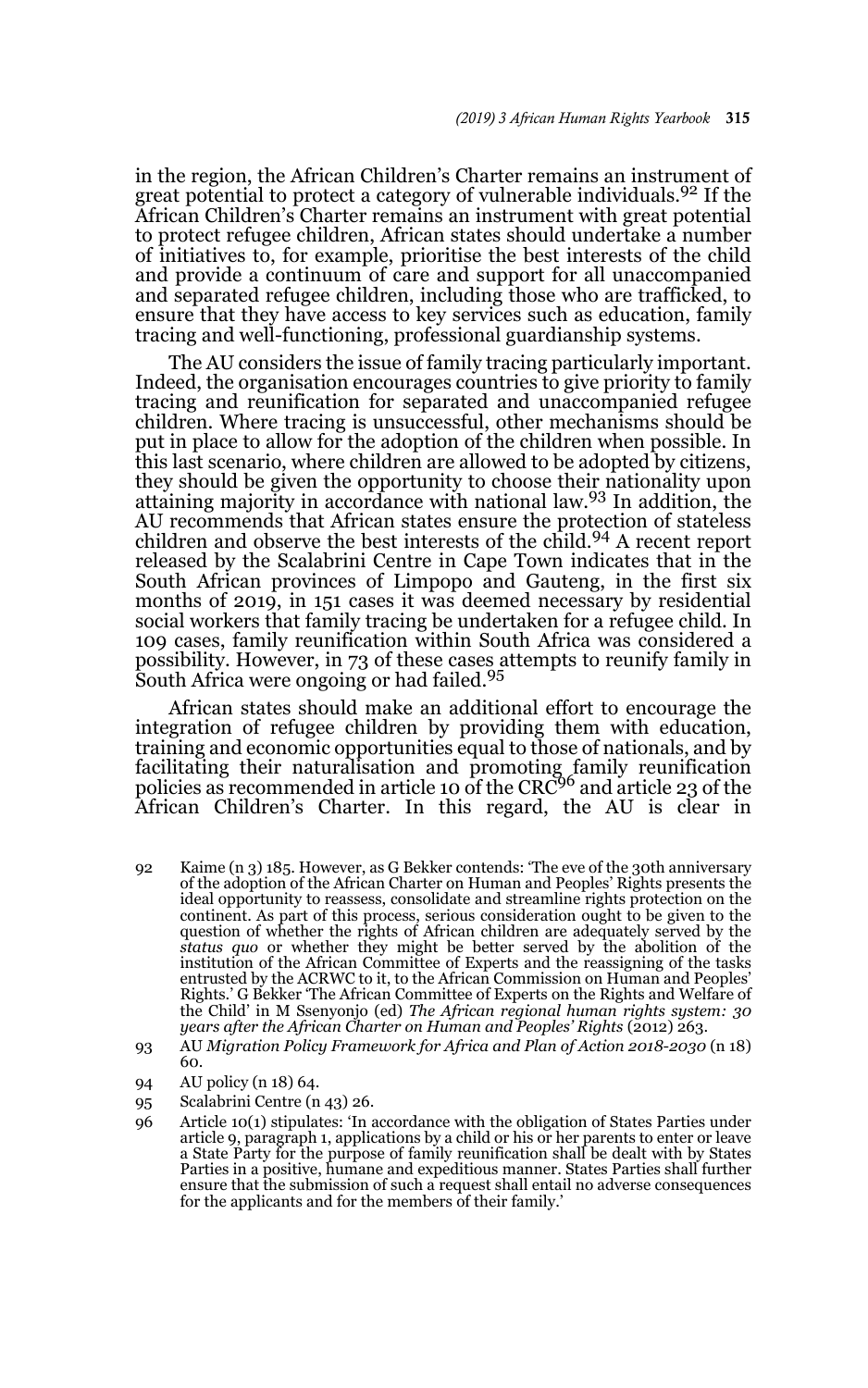encouraging the integration of children of long-term refugees by providing them with education, and economic opportunities equal to those of nationals, facilitating their naturalisation and promoting family reunification policies.97

Finally, it should not be taken for granted that the rights of refugee children will automatically be protected under national laws by implementing the relevant international instruments adopted, possibly putting in place domestic mechanisms for the enforcement of those instruments.

The general acceptance  $-$  in Africa as in other areas of the world  $-$  of legal obligations with respect to the protection of human rights has been an important step forward. It is recognised that every category of persons has a right to protection of the most fundamental human rights. However, this right is not complete without an obligation from the world community to guarantee these rights. International cooperation calls for all states be bound by some minimum requirements of international law without being able to claim that their sovereignty allows them to reject basic international regulations.<sup>98</sup>

While institutions responsible for the promotion of human rights and the protection of refugee children in Africa have made some progress in advancing these rights, there are still a number of challenges. The most important of these impediments is the lack of political will on the part of states to implement recommendations of the African Children's Charter and, in general, of the AU. This is because states all too often continue to view the protection of refugee children as a matter of national sovereignty. As can be seen from the discussion above, this notion is corroborated by the lack of follow-up mechanisms embedded within the African Children's Charter procedures.<sup>99</sup>

Against this backdrop, the 2017 Children's Bill in Kenya clearly rejects any form of discrimination towards refugee children.100 The South African government is also going to considerable lengths to eradicate any form of xenophobic discrimination. This effort was reflected by the introduction, in March 2019, of the National Action Plan (NAP) to Combat Racism, Racial Discrimination, Xenophobia and Related Intolerance. Through this plan, the government commits to 'decolonise the mind' through '[u]sing the education system to instil it in the minds of children that every person is entitled to their human rights and no person has superiority over another.<sup>'101</sup>

98 Schemers. (n 77) 187-192.

101 Government of South Africa *National Action Plan (NAP) to Combat Racism, Racial Discrimination, Xenophobia and Related Intolerance* (March 2019) 59.

<sup>97</sup> AU *Migration Policy Framework for Africa and Plan of Action 2018-2030* (n 18) 63.

<sup>99</sup> Bekker (n 50) 28-29.

<sup>100</sup> Government of Kenya The Children Bill (2017). See, for example, article 33(2)(h) facilitating '[t]he enhancement of the best interests of children among displaced or unaccompanied children held in care, whether in refugee camps or in any other institution.'